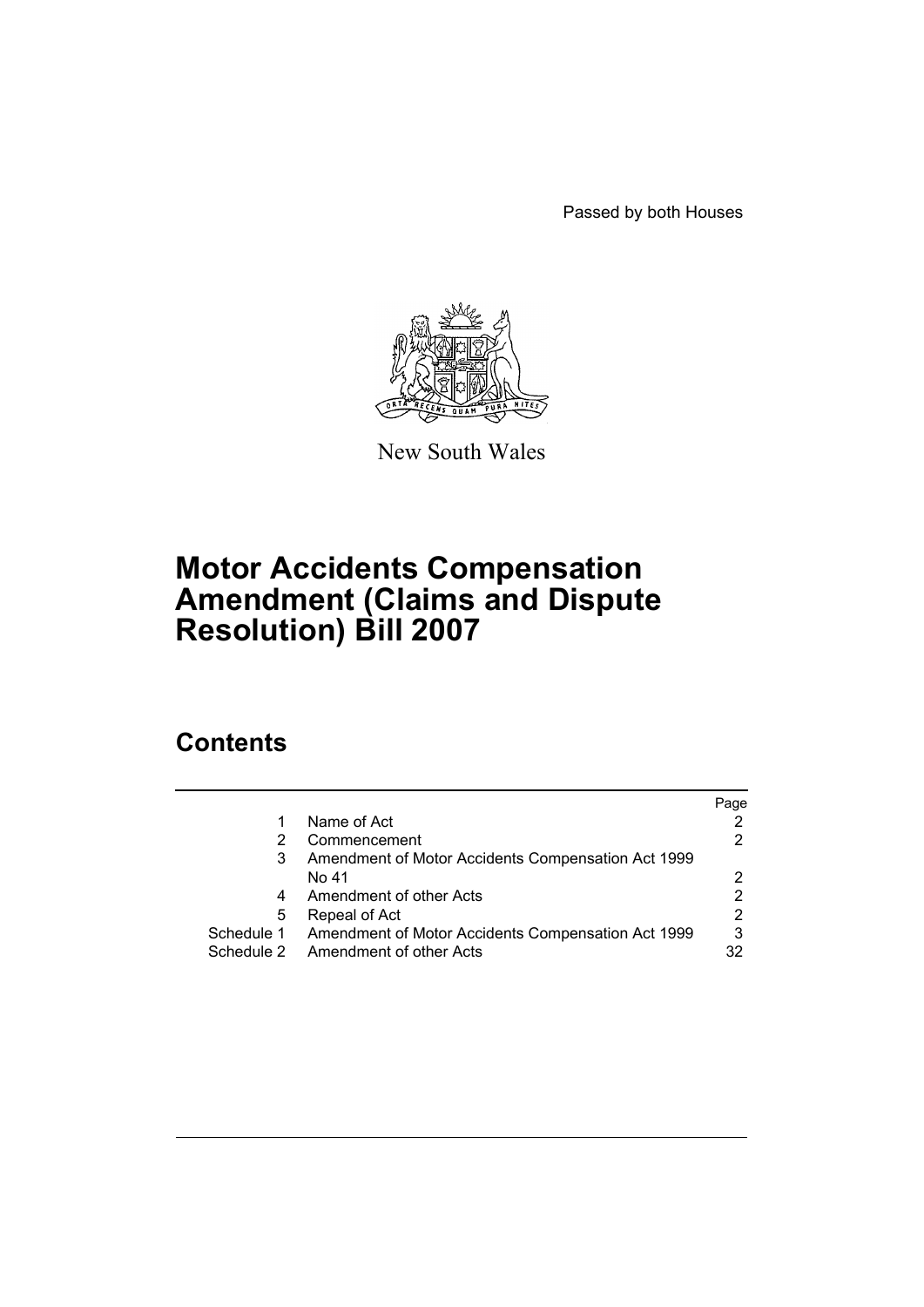*I certify that this public bill, which originated in the Legislative Assembly, has finally passed the Legislative Council and the Legislative Assembly of New South Wales.*

> *Clerk of the Legislative Assembly. Legislative Assembly, Sydney, , 2007*



New South Wales

# **Motor Accidents Compensation Amendment (Claims and Dispute Resolution) Bill 2007**

Act No , 2007

An Act to amend the *Motor Accidents Compensation Act 1999* to make further provision for claims procedures and assessment, dispute resolution and medical assessment; and for other purposes.

*I have examined this bill and find it to correspond in all respects with the bill as finally passed by both Houses.*

*Assistant Speaker of the Legislative Assembly.*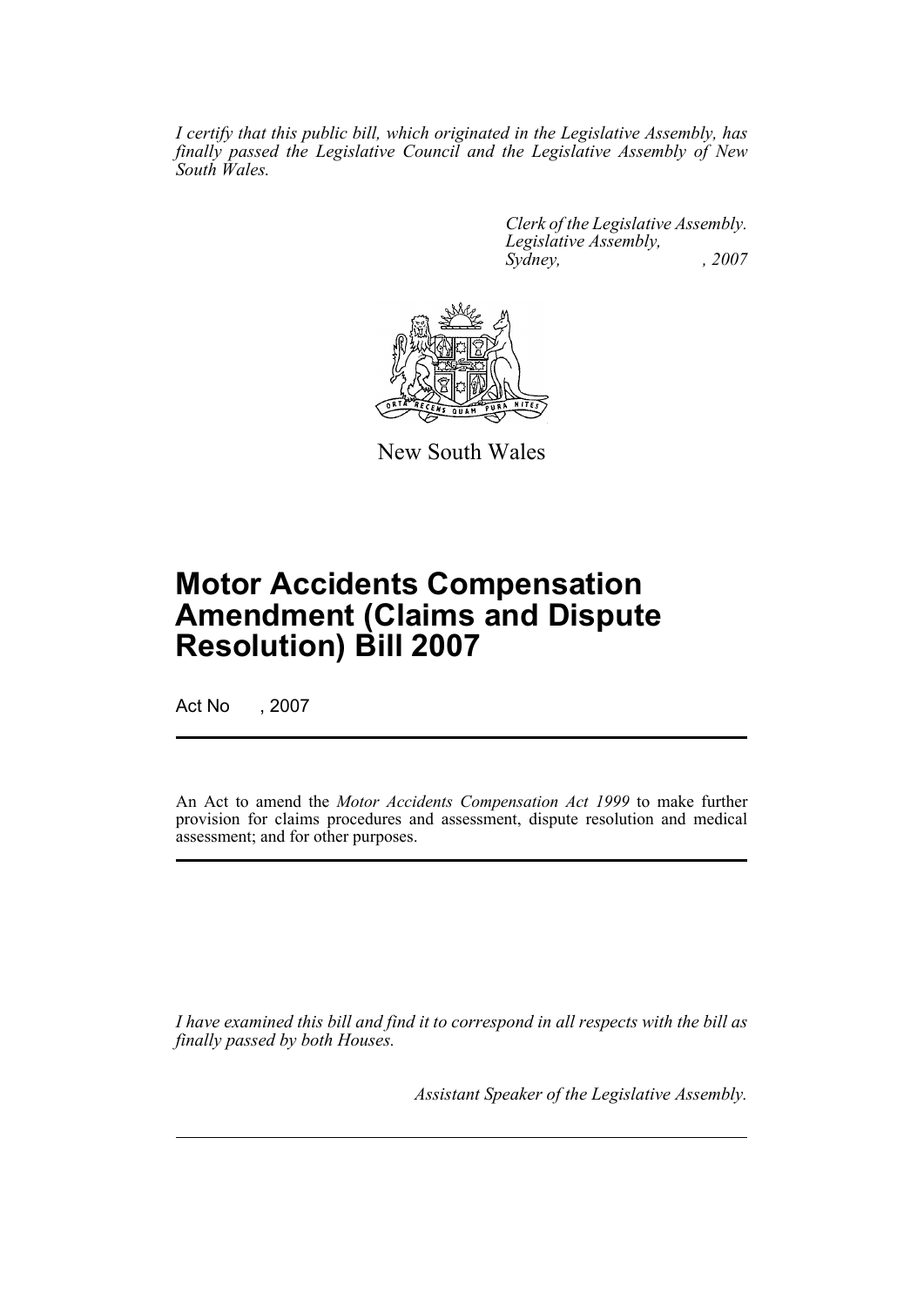# <span id="page-2-0"></span>**The Legislature of New South Wales enacts:**

# **1 Name of Act**

This Act is the *Motor Accidents Compensation Amendment (Claims and Dispute Resolution) Act 2007*.

# <span id="page-2-1"></span>**2 Commencement**

This Act commences on a day or days to be appointed by proclamation.

# <span id="page-2-2"></span>**3 Amendment of Motor Accidents Compensation Act 1999 No 41**

The *Motor Accidents Compensation Act 1999* is amended as set out in Schedule 1.

# <span id="page-2-3"></span>**4 Amendment of other Acts**

Each of the Acts specified in Schedule 2 is amended as set out in that Schedule.

# <span id="page-2-4"></span>**5 Repeal of Act**

- (1) This Act is repealed on the day following the day on which all of the provisions of this Act have commenced.
- (2) The repeal of this Act does not, because of the operation of section 30 of the *Interpretation Act 1987*, affect any amendment made by this Act.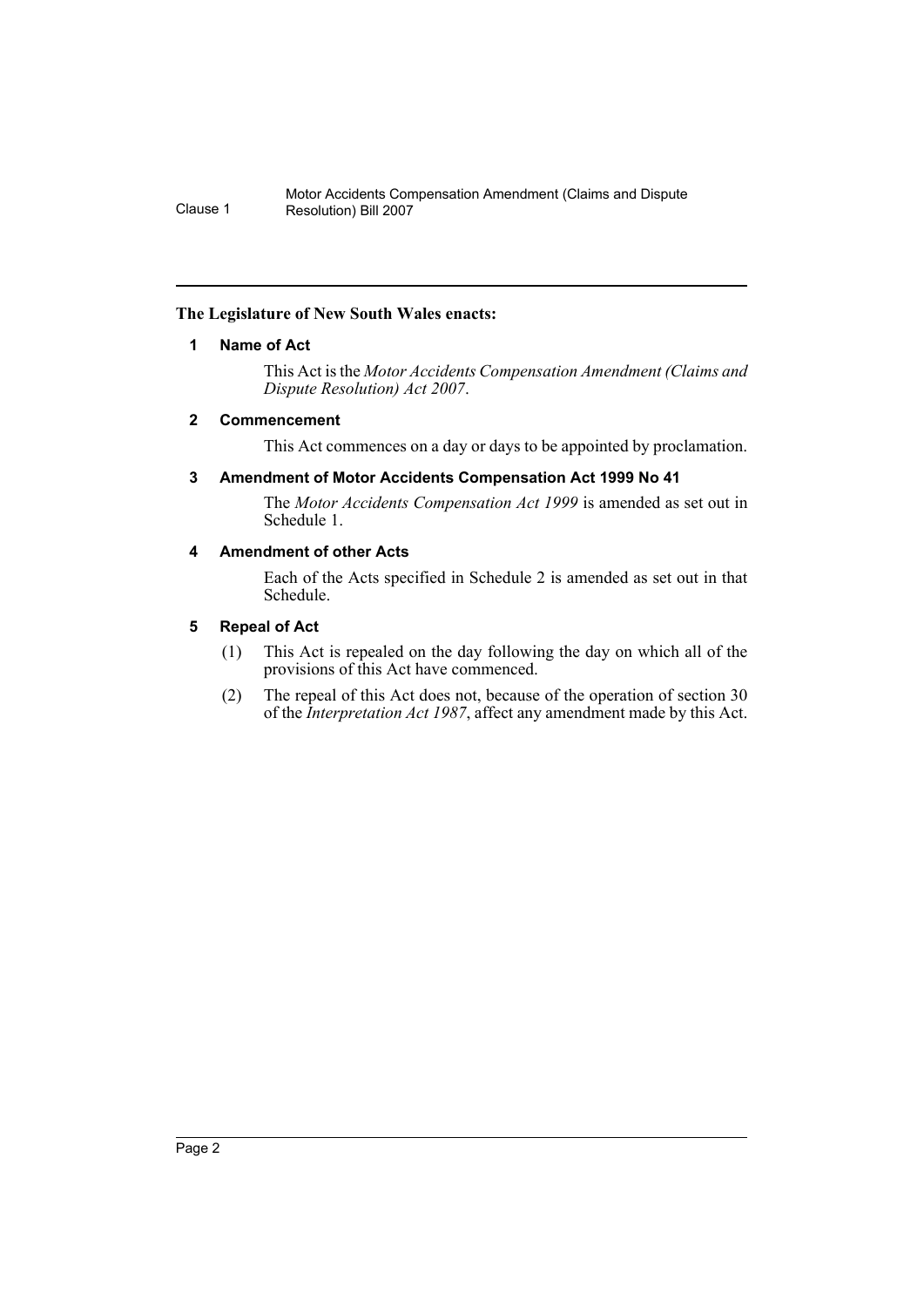Amendment of Motor Accidents Compensation Act 1999 Schedule 1

# <span id="page-3-0"></span>**Schedule 1 Amendment of Motor Accidents Compensation Act 1999**

(Section 3)

#### **[1] Section 3 Definitions**

Insert in alphabetical order:

*Principal Claims Assessor* means the person holding office as Principal Claims Assessor under section 99A.

**[2] Section 34 Claim against Nominal Defendant where vehicle not identified**

Omit "after due inquiry and search" from section 34 (1).

## **[3] Section 34 (1AA)**

Insert after section 34 (1):

(1AA) A claim cannot be made against the Nominal Defendant under this section unless due inquiry and search has been made to establish the identity of the motor vehicle concerned.

#### **[4] Section 34A**

Insert after section 34:

#### **34A Rejection of claim for failure to make due inquiry and search to establish identity of vehicle**

- (1) If due inquiry and search has not been made to establish the identity of the motor vehicle concerned, a claim against the Nominal Defendant under section 34 cannot be referred for assessment under Part 4.4 unless:
	- (a) the Nominal Defendant has lost the right to reject the claim for failure to make that due inquiry and search, or
	- (b) a claims assessor has, on the assessment of a dispute as to whether the claim may be rejected for failure to make that due inquiry and search, assessed that due inquiry and search has been made, or
	- (c) the claim is referred only for a certificate of exemption from assessment under Part 4.4.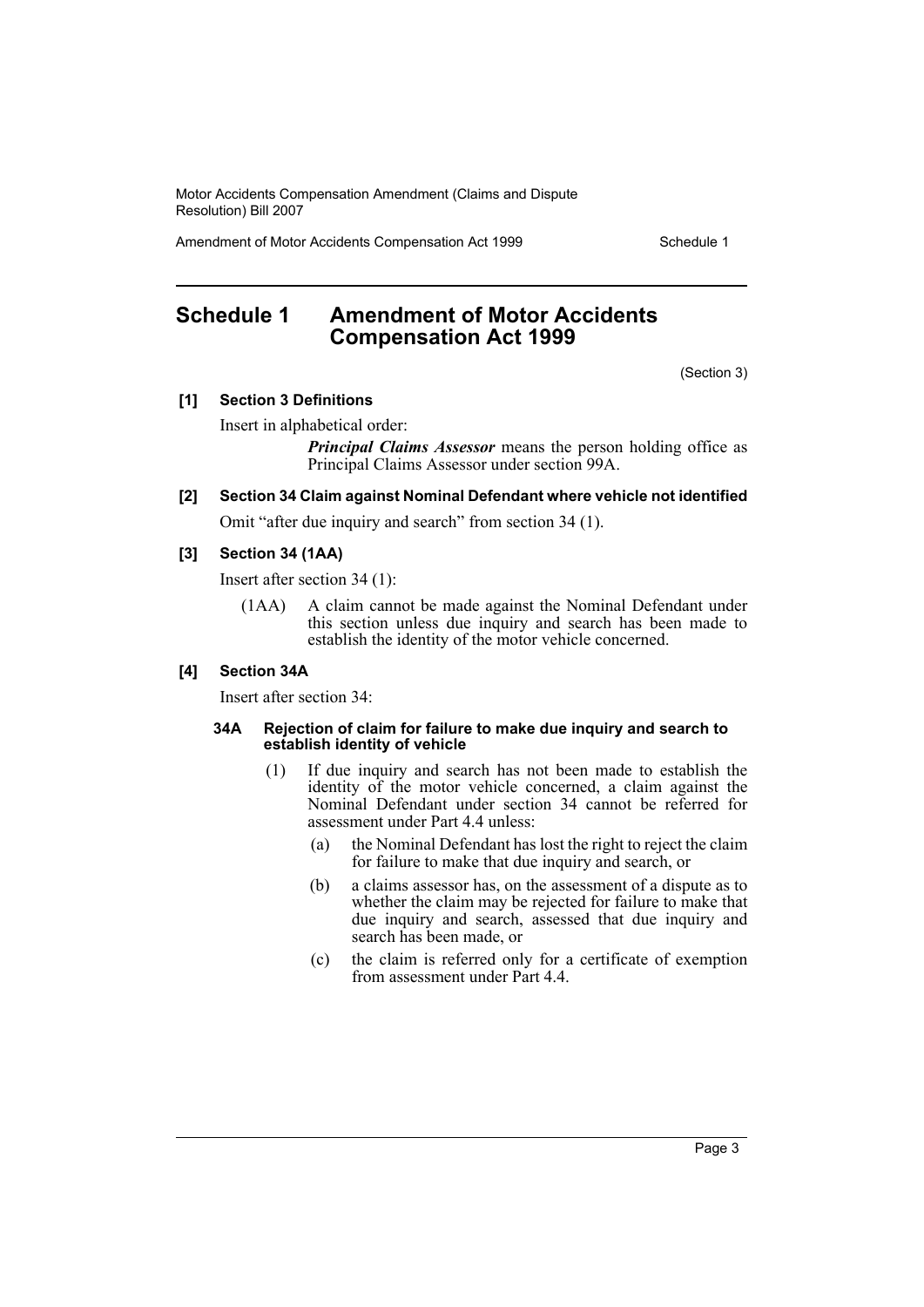Schedule 1 Amendment of Motor Accidents Compensation Act 1999

- (2) The Nominal Defendant loses the right to reject a claim for failure to make due inquiry and search to establish the identity of a vehicle if the Nominal Defendant:
	- (a) does not, within 2 months after the claim is made, reject the claim for failure to make that due inquiry and search or ask the claimant to make that due inquiry and search, or
	- (b) does not, within 2 months after being notified of efforts to establish the identity of the vehicle, refuse to accept that there has been due inquiry and search to establish the identity of the vehicle.
- (3) If court proceedings are commenced on a claim against the Nominal Defendant under section 34, the Nominal Defendant may apply to the court to have the proceedings dismissed on the ground that due inquiry and search to establish the identity of the vehicle has not been made.
- (4) An application to have proceedings dismissed on that ground cannot be made more than 2 months after the statement of claim is served on the Nominal Defendant and also cannot be made if the Nominal Defendant has lost the right to reject the claim on that ground.
- (5) On an application to have proceedings dismissed on that ground, the court must dismiss the proceedings unless satisfied that due inquiry and search to establish the identity of the vehicle has been made.

# **[5] Section 44 Medical Guidelines of Authority**

Insert "and review of assessments" after "procedure for assessment" in section 44 (1) (d).

# **[6] Part 3.2, heading**

Omit the heading. Insert instead:

# **Part 3.2 Early payment for treatment and lost earnings of injured persons**

# **[7] Section 46 Definitions**

Insert in alphabetical order:

*lost earnings* means past loss of earnings resulting from injuries to an injured person.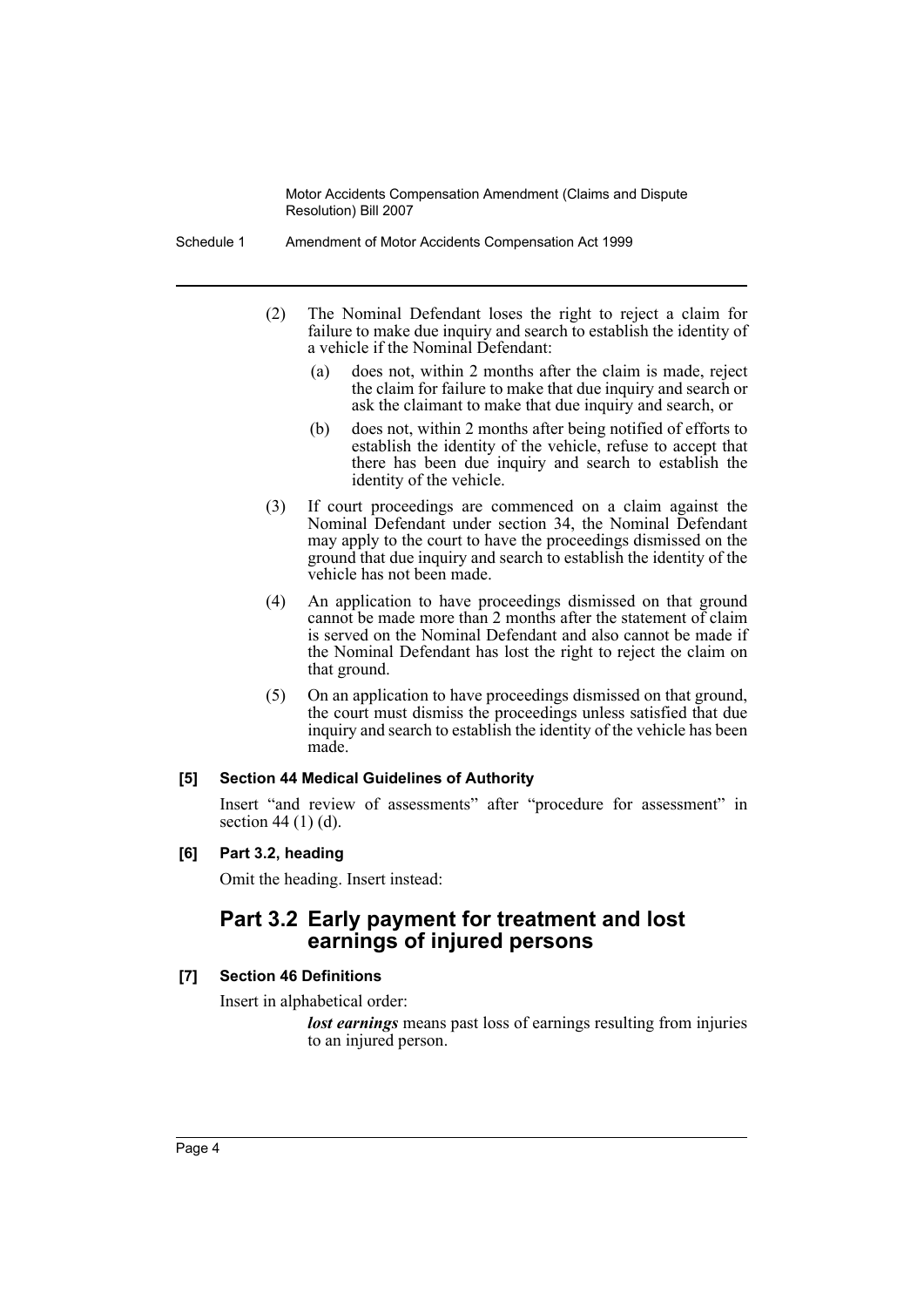Amendment of Motor Accidents Compensation Act 1999 Schedule 1

# **[8] Section 47 Payment for treatment and lost earnings of injured persons**

Insert "and lost earnings" after "treatment expenses" in section 47 (1).

#### **[9] Section 47 (2)**

Omit the subsection. Insert instead:

- (2) Payment for treatment expenses and lost earnings is not required under this Part to the extent that:
	- (a) they are paid for by the insurer under a claim made in respect of the matter, or
	- (b) (in the case of treatment expenses) they are paid or recovered under Part 3.3 (Payments to hospitals, doctors and others).

# **[10] Section 47 (3) and (4)**

Insert after section 47 (2):

- (3) Payment is not required under this Part for treatment expenses or lost earnings incurred after a claim is made in respect of the matter.
- (4) An insurer is not required to pay for lost earnings under this Part if the insurer is reasonably of the opinion that the claimant is likely to make a claim in respect of the matter because the claimant is entitled to recover damages in excess of the amount that would otherwise be payable under this Part or is entitled to recover under other heads of damage.

#### **[11] Section 48 Notification of motor accident to police and submission of accident notification form to insurer**

Insert "or lost earnings" after "treatment expenses".

# **[12] Section 49 Accident notification forms**

Insert after section 49 (2) (b):

(b1) information about any loss of earnings suffered by the injured person to be completed by or on behalf of the injured person, and

# **[13] Section 50 Acceptance of provisional liability by insurer**

Insert "and lost earnings" after "treatment expenses" wherever occurring in section 50 (1), (3) and  $(7)$ .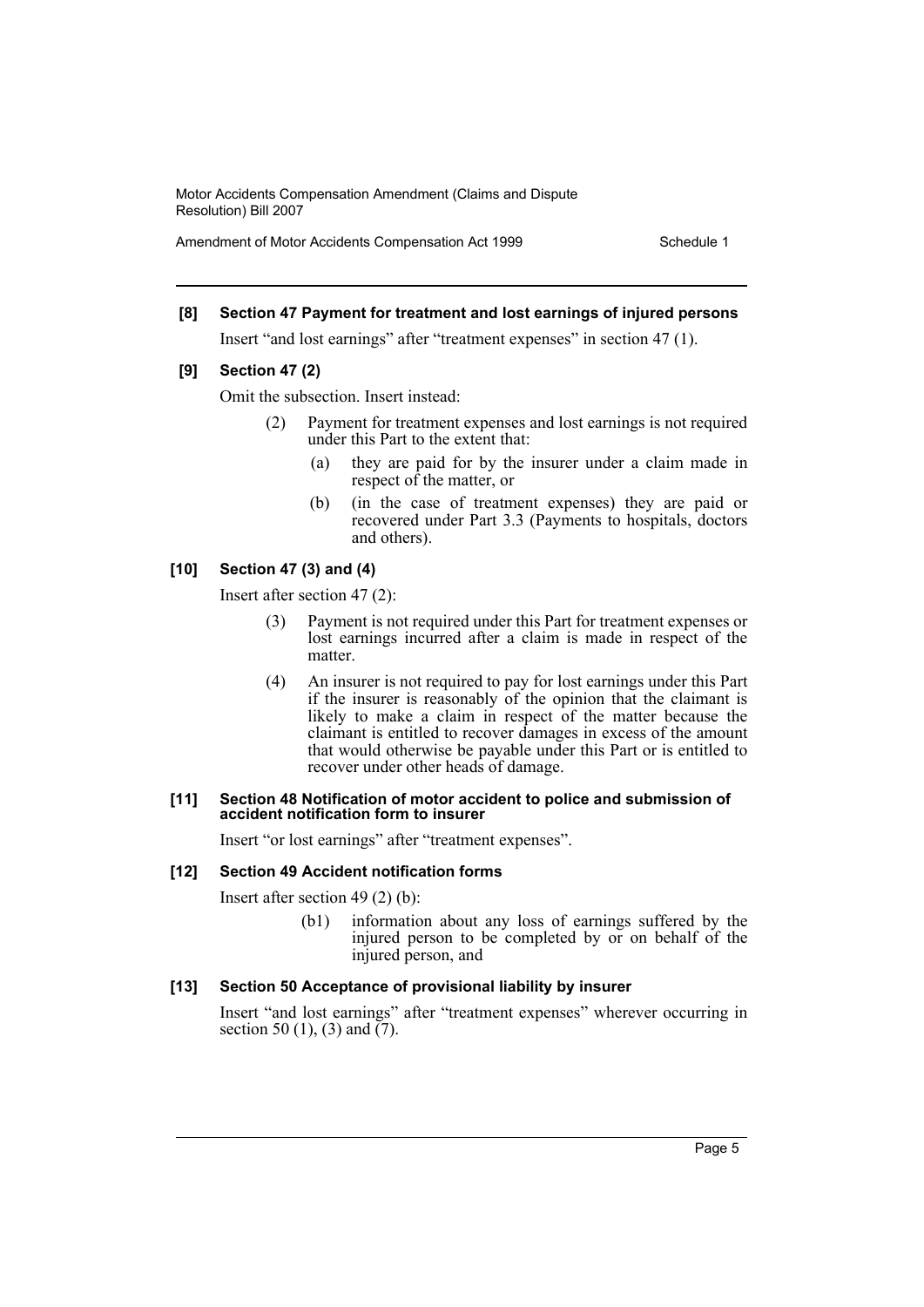Schedule 1 Amendment of Motor Accidents Compensation Act 1999

## **[14] Section 50 (5)**

Omit the subsection. Insert instead:

Despite anything to the contrary in this section, an insurer who is, or is acting for, the Nominal Defendant under section 34 (Claims against Nominal Defendant where vehicle not identified) is not taken to have accepted provisional liability unless the insurer has given written notice accepting provisional liability.

# **[15] Section 50 (7)**

Omit "in respect of those expenses". Insert instead "in respect of them".

#### **[16] Section 50 (8)**

Omit the subsection. Insert instead:

(8) Payments under this Part are payments as compensation for the treatment expenses or lost earnings concerned, but neither those payments nor the acceptance of provisional liability under this Part by an insurer constitutes an admission of liability by the insurer in connection with a claim in respect of the motor accident.

# **[17] Section 51**

Omit the section. Insert instead:

#### **51 Limit on preliminary payments**

- (1) The maximum amount that an insurer is required to pay under this Part as the total amount of treatment expenses and lost earnings of an injured person is \$5,000 or such other amount as may be determined by the Authority under subsection (2).
- (2) The Authority:
	- (a) is to review the amount referred to in subsection (1) annually, and
	- (b) may, by order published in the Gazette, vary that amount to take account of inflation or other matters.
- (3) If 2 or more injured persons were injured in the same motor accident, the maximum total amount of treatment expenses and lost earnings under this section applies to each such person and is not reduced by the payment of the treatment expenses or lost earnings of any other such injured person.
- (4) Treatment expenses and lost earnings of an injured person are only required to be paid under this Part for treatment provided or loss of earnings suffered within 6 months after the motor accident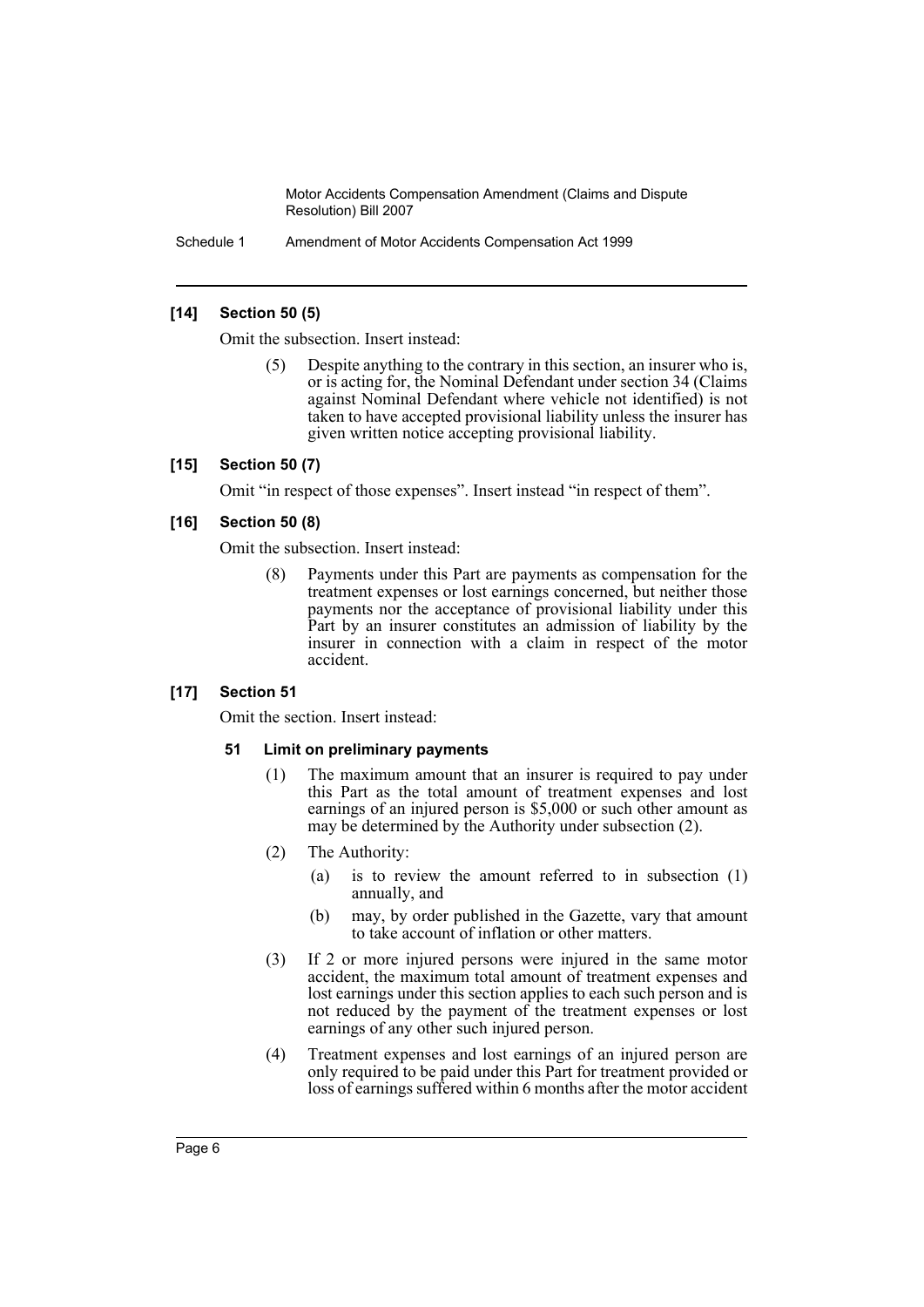Amendment of Motor Accidents Compensation Act 1999 Schedule 1

concerned (even if the total amount payable is less than the maximum total amount fixed by this section).

(5) Treatment expenses are to be paid in priority to lost earnings and for that purpose payment for lost earnings is not to be made until the end of the 6 months after the motor accident concerned and is to be made only to the extent that payment for treatment expenses for treatment provided in that 6 months will not exceed the maximum total amount fixed by this section.

#### **[18] Section 57 Definitions**

Insert in alphabetical order:

*medical assessment matters* means any of the matters referred to in section 58.

### **[19] Section 57A**

Insert after section 57:

#### **57A Motor Accidents Medical Assessment Service**

- (1) The Authority is to establish in association with its operations a unit, to be known as the Motor Accidents Medical Assessment Service.
- (2) The Service is to consist of medical assessors and such officers of the Authority as the Authority determines.

#### **[20] Section 58 Application**

Insert "(referred to in this Part as *medical assessment matters*)" after "the following matters" in section 58 (1).

#### **[21] Section 58 (1) (c)**

Omit the paragraph.

### **[22] Section 58 (1) (d)**

Omit the paragraph. Insert instead:

(d) whether the degree of permanent impairment of the injured person as a result of the injury caused by the motor accident is greater than 10%,

# **[23] Section 58 (1) (e)**

Omit the paragraph.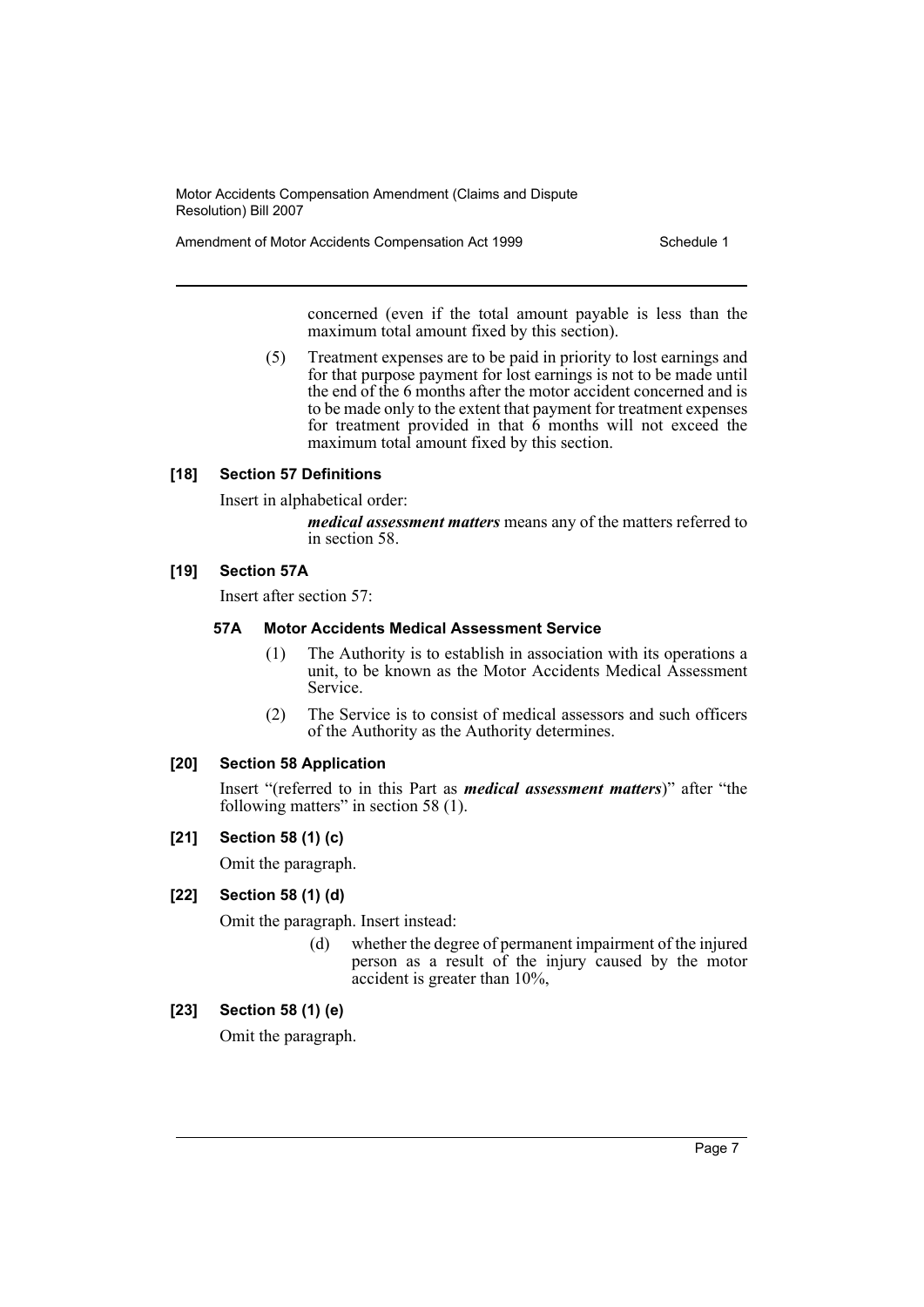Schedule 1 Amendment of Motor Accidents Compensation Act 1999

#### **[24] Section 60 Medical assessment procedures**

Insert "to the Authority" after "referred" in section 60 (1).

#### **[25] Section 60 (2)**

Omit section 60 (2)–(4). Insert instead:

(2) The Authority is to arrange for the dispute to be referred to one or more medical assessors.

#### **[26] Section 61 Status of medical assessments**

Omit section 61 (2). Insert instead:

(2) Any such certificate as to a medical assessment matter is conclusive evidence as to the matters certified in any court proceedings or in any assessment by a claims assessor in respect of the claim concerned.

### **[27] Section 61 (3)**

Omit the subsection.

#### **[28] Section 61 (7) and (8)**

Omit "matter referred to in subsection (2) (a), (b), (b1) or (c)" wherever occurring.

Insert instead "medical assessment matter".

#### **[29] Section 61 (10) and (11)**

Insert after section 61 (9):

- (10) The following procedure is to apply if the assessment of more than one medical assessor is required to assess whether the degree of permanent impairment of the injured person is greater than 10% (not being an assessment of the degree of permanent impairment resulting from psychiatric or psychological injury):
	- (a) each medical assessor is to give a certificate as to the degree of permanent impairment of the injured person resulting from the particular injury or injuries with which the medical assessor's assessment is concerned,
	- (b) based on the matters certified in each such certificate a medical assessor nominated by the Authority for the purpose is to make an assessment of the total degree of permanent impairment resulting from all the injuries with which those certificates are concerned and is to give a certificate (a *combined certificate*) as to that total degree of permanent impairment,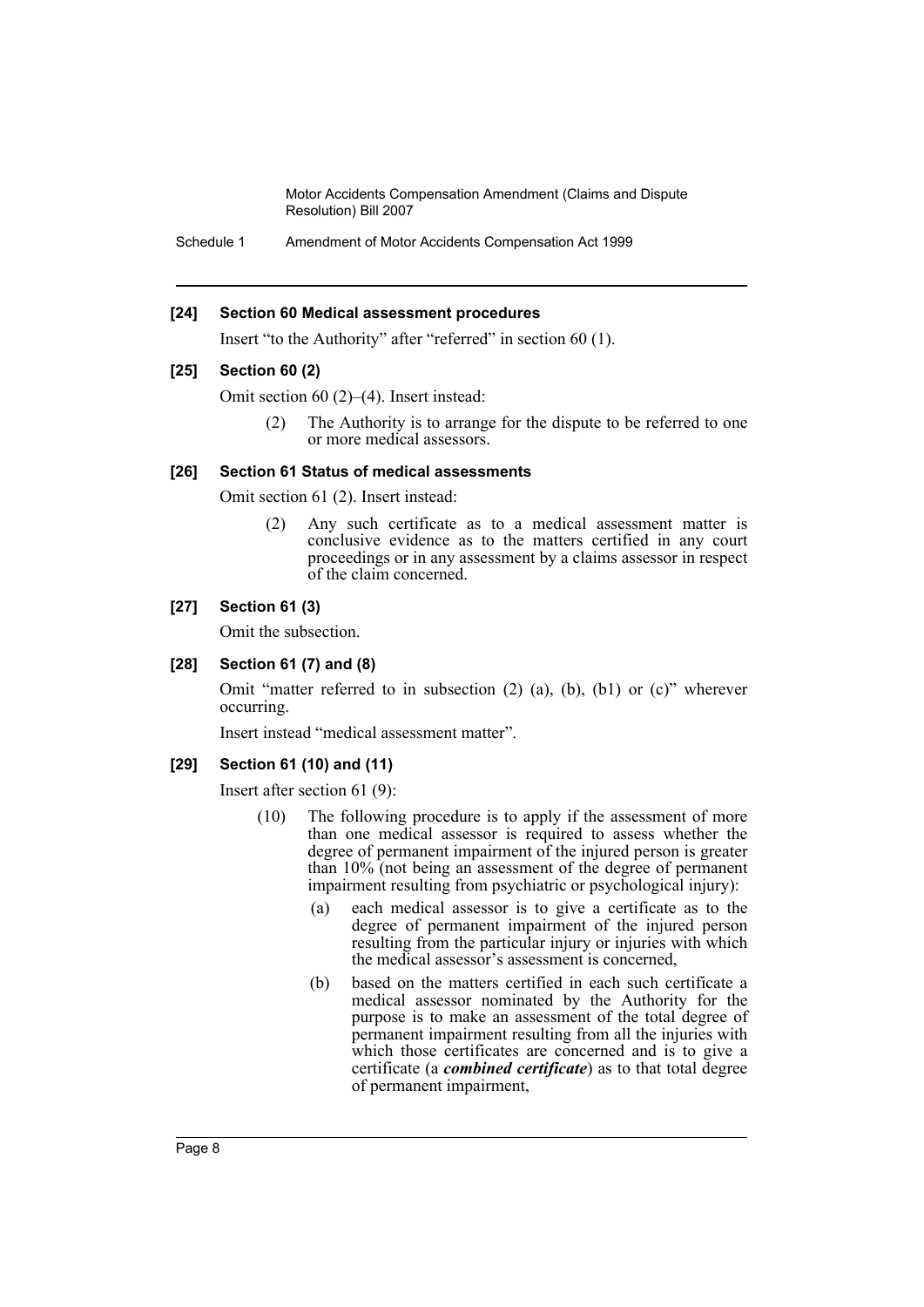Amendment of Motor Accidents Compensation Act 1999 Schedule 1

- (c) the combined certificate is conclusive evidence as to whether the degree of permanent impairment of the injured person is greater than 10% and this section applies to the combined certificate accordingly.
- (11) If a medical assessor is satisfied that a certificate under this section contains an obvious error, the medical assessor may issue a replacement certificate to correct the error.

# **[30] Section 62 Referral of matter for further medical assessment**

Insert after section 62 (1):

- (1A) A matter may not be referred again for assessment by a party to the medical dispute on the grounds of deterioration of the injury or additional relevant information about the injury unless the deterioration or additional information is such as to be capable of having a material effect on the outcome of the previous assessment.
- (1B) Referral of a matter under this section is to be by referral to the officer of the Authority designated by the Authority for the purpose (in this Part referred to as the *proper officer of the Authority*).

# **[31] Section 63 Review of medical assessment by review panel**

Insert after section 63 (2):

(2A) If a medical assessment under this Part (a *combined certificate assessment*) is based on the assessments of 2 or more single medical assessors (resulting in a combined certificate as to the total degree of permanent impairment), the combined certificate assessment cannot be the subject of review under this section except by way of the review of any of the assessments of the single medical assessors on which the combined certificate assessment is based.

# **[32] Section 63 (3A)**

Insert after section 63 (3):

(3A) The review of a medical assessment is not limited to a review only of that aspect of the assessment that is alleged to be incorrect and is to be by way of a new assessment of all the matters with which the medical assessment is concerned.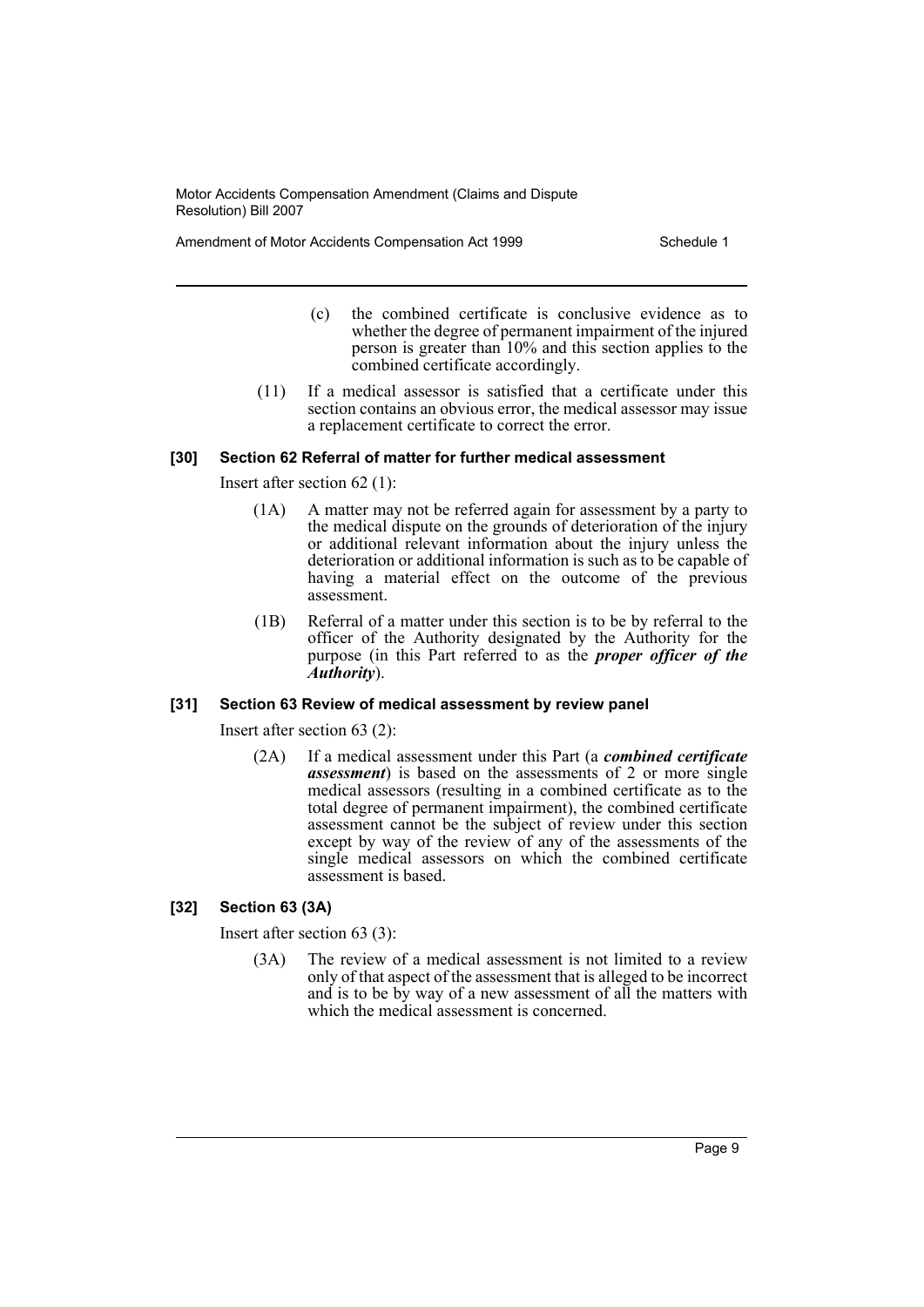Schedule 1 Amendment of Motor Accidents Compensation Act 1999

# **[33] Section 63 (5)–(7)**

Omit section 63 (5). Insert instead:

- If on the review of a medical assessment of a single medical assessor on which a combined certificate assessment is based a new certificate is issued by the review panel, the review panel is also to issue a new combined certificate to take account of the results of the review.
- (6) Section 61 applies to any new certificate or new combined certificate issued under this section.
- (7) The MAA Medical Guidelines may limit the time within which an application under this section may be made.

#### **[34] Section 64 Costs of medical assessment**

Omit section 64 (3). Insert instead:

- (3) The costs of medical assessments under this Part include the following:
	- (a) the remuneration of medical assessors,
	- (b) the reasonable and necessary costs and expenses incurred by the injured person, and by a parent or other carer of the injured person in order to accompany the injured person, in attending the medical assessor or assessors for the purposes of the assessment,
	- (c) any costs incurred by the Authority in connection with medical assessments under this Part,
	- (d) such other costs in connection with medical assessments under this Part as may be prescribed by the regulations.

# **[35] Section 64 (5)**

Insert after section 64 (4):

(5) The regulations may prescribe a rate at which the cost of travel by any specified mode of transport is to be calculated for the purposes of the payment of travel costs under this section.

#### **[36] Section 65 MAA monitoring and oversight**

Insert after section 65 (2):

(3) A medical assessor is not subject to control and direction by the Authority or any public servant with regard to any of the decisions of the assessor that affect the interests of the parties to a medical assessment, and the Authority or any public servant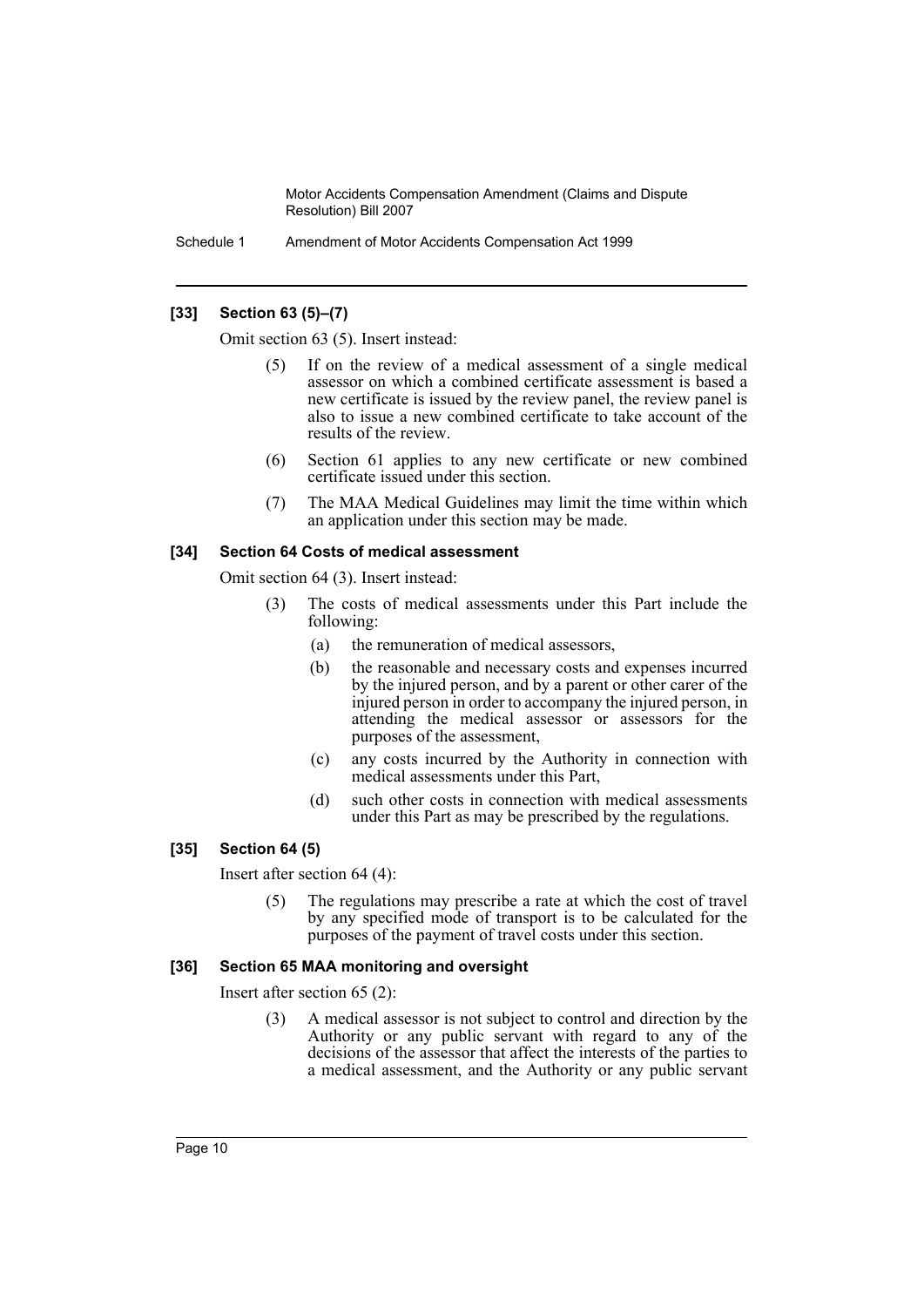Amendment of Motor Accidents Compensation Act 1999 Schedule 1

may not overrule or interfere with any such decision of a medical assessor in respect of any such assessment.

#### **[37] Section 70**

Omit the section. Insert instead:

#### **70 Reporting of motor accident to police**

- (1) Unless a police officer attended the motor accident, a motor accident that gives rise to a claim must be reported to a police officer by or on behalf of the claimant within 28 days after the motor accident. This requirement is referred to in this section as the *police accident report requirement*.
- (2) A person who makes a claim must provide to the insurer a full and satisfactory explanation for any non-compliance with the police accident report requirement.
- (3) If the police accident report requirement for a claim is not complied with, the claim cannot be referred for assessment under Part 4.4 unless:
	- (a) the insurer has lost the right to reject the claim on the ground of that non-compliance, or
	- (b) a claims assessor has, on the assessment of a dispute as to whether the claimant has a full and satisfactory explanation for the non-compliance, assessed that sufficient cause existed to justify the delay in reporting the motor accident to a police officer and that a report of the motor accident to a police officer was made within a reasonable period in the circumstances, or
	- (c) the claim is referred only for a certificate of exemption from assessment under Part 4.4.
- (4) The insurer loses the right to reject a claim on the ground of non-compliance with the police accident report requirement if the insurer:
	- (a) does not, within 2 months after receiving the claim, reject the claim on the ground of that non-compliance or ask the claimant to provide a full and satisfactory explanation for the non-compliance, or
	- (b) does not, within 2 months after receiving an explanation for the non-compliance, reject the explanation.
- (5) If court proceedings are commenced on a claim in respect of which the police accident report requirement has not been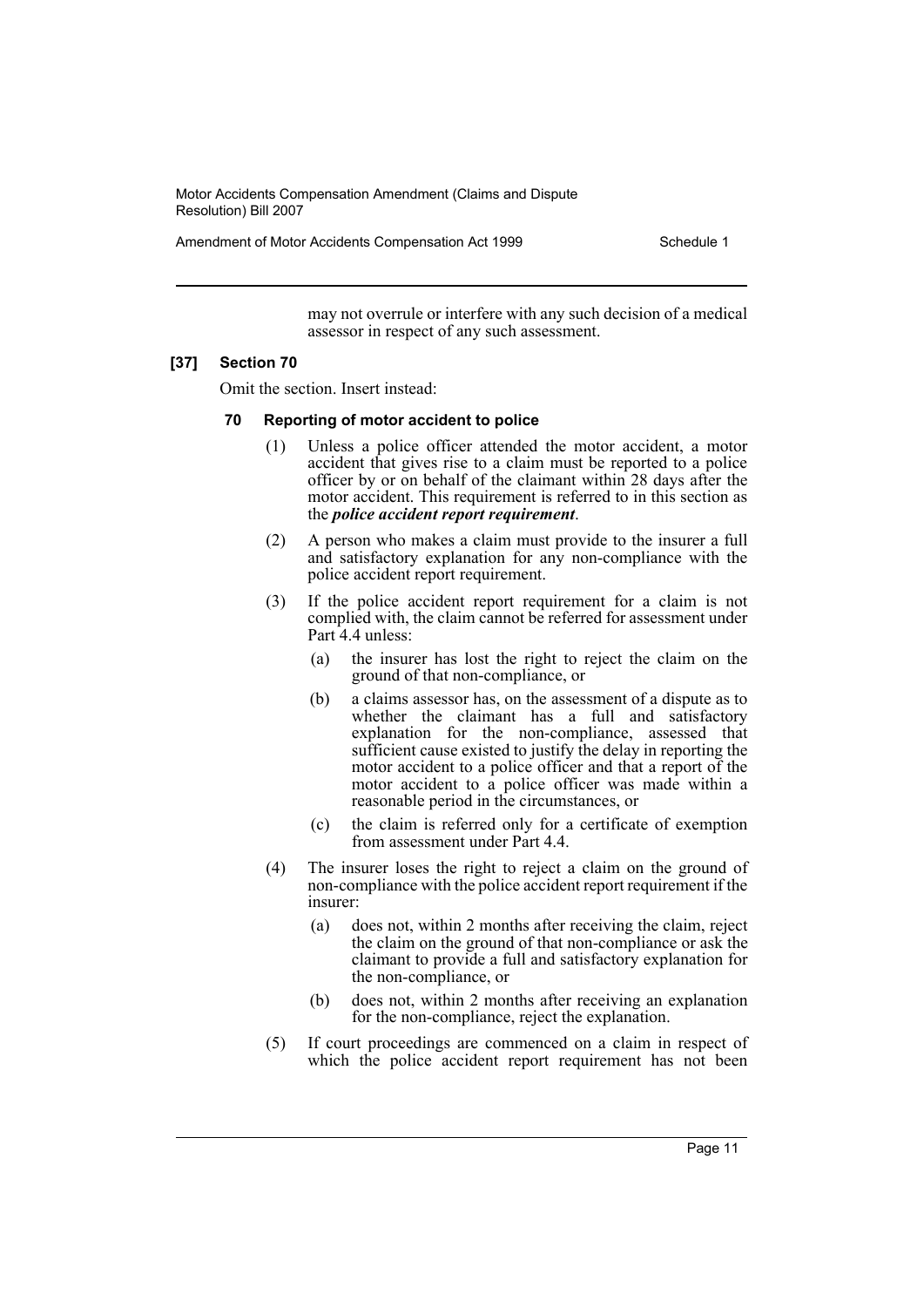Schedule 1 Amendment of Motor Accidents Compensation Act 1999

complied with, the insurer may apply to the court to have the proceedings dismissed on that ground.

- (6) An application to have proceedings dismissed on the ground of non-compliance with the police accident report requirement cannot be made more than  $\tilde{2}$  months after the statement of claim is served on the defendant and received by the insurer and also cannot be made if the insurer has lost the right to reject the claim on the ground of that non-compliance.
- (7) On an application to have proceedings dismissed on the ground of non-compliance with the police accident report requirement, the court must dismiss the proceedings unless satisfied that sufficient cause existed to justify the delay in reporting the motor accident to a police officer and that a report of the motor accident to a police officer was made within a reasonable period in the circumstances.
- (8) In this section, a reference to an insurer includes a reference to the person against whom the claim is made.

#### **[38] Section 73 Late making of claims**

Omit section 73 (3) and (4). Insert instead:

- (3) If a late claim is made, the claim cannot be referred for assessment under Part 4.4 unless:
	- (a) the insurer has lost the right to reject the claim on the ground of delay, or
	- (b) a claims assessor has, on the assessment of a dispute as to whether a late claim may be made in accordance with this section, assessed that the claimant has a full and satisfactory explanation for the delay in making the claim, or
	- (c) the claim is referred only for a certificate of exemption from assessment under Part 4.4.
- (4) The insurer loses the right to reject a late claim on the ground of delay if the insurer:
	- (a) does not, within 2 months after receiving the claim, reject the claim on the ground of delay or ask the claimant to provide a full and satisfactory explanation for the delay, or
	- (b) does not, within 2 months after receiving an explanation for the delay, reject the explanation.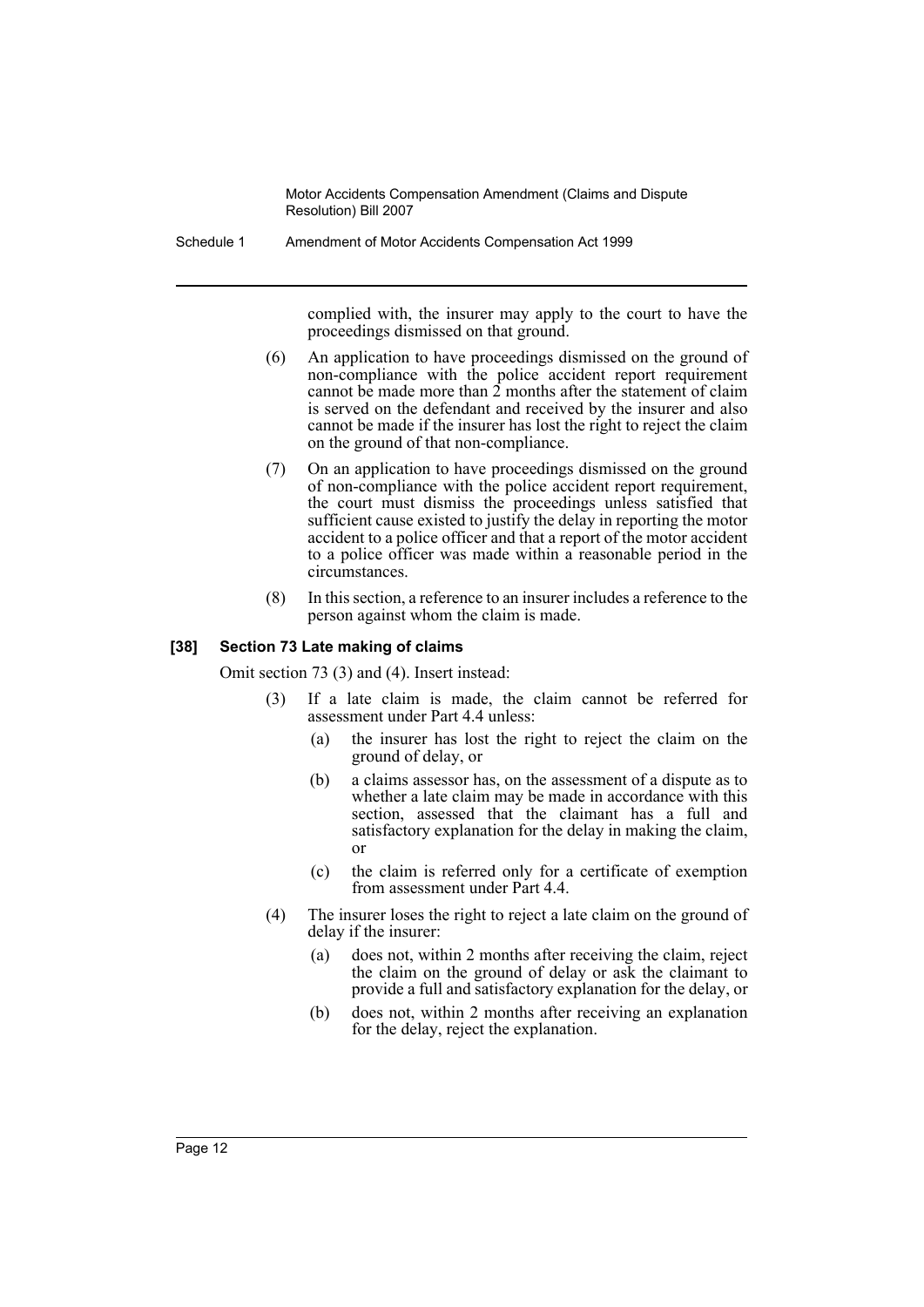Amendment of Motor Accidents Compensation Act 1999 Schedule 1

- (5) If court proceedings are commenced on a late claim, the insurer may apply to the court to have the proceedings dismissed on the ground of delay.
- (6) An application to have proceedings dismissed on the ground of delay cannot be made more than  $\tilde{2}$  months after the statement of claim is served on the defendant and received by the insurer and also cannot be made if the insurer has lost the right to reject the claim on the ground of delay.
- (7) On an application to have proceedings on a late claim dismissed on the ground of delay, the court must dismiss the proceedings unless satisfied that the claimant has a full and satisfactory explanation for the delay in making the claim.
- (8) In this section, a reference to an insurer includes a reference to the person against whom the claim is made.

# **[39] Section 74 Form of notice of claim**

Omit "either or both" from section 74 (2).

Insert instead "any one or more".

# **[40] Section 74 (2) (c)**

Insert after section 74 (2) (b):

(c) authorise the insurer to provide information and documents so obtained by the insurer to persons specified in the authorisation.

# **[41] Section 74 (2A)**

Insert after section 74 (2):

(2A) A copy of an authorisation for the obtaining of information and documents from a person is sufficient authorisation for that purpose and may be relied on as if it were the original authorisation.

# **[42] Section 76**

Omit the section. Insert instead:

# **76 Rejecting claims for failure to comply with section 74**

- (1) If section 74 has not been complied with, a claim cannot be referred for assessment under Part 4.4 unless:
	- (a) the insurer has lost the right to reject the claim for non-compliance with section 74, or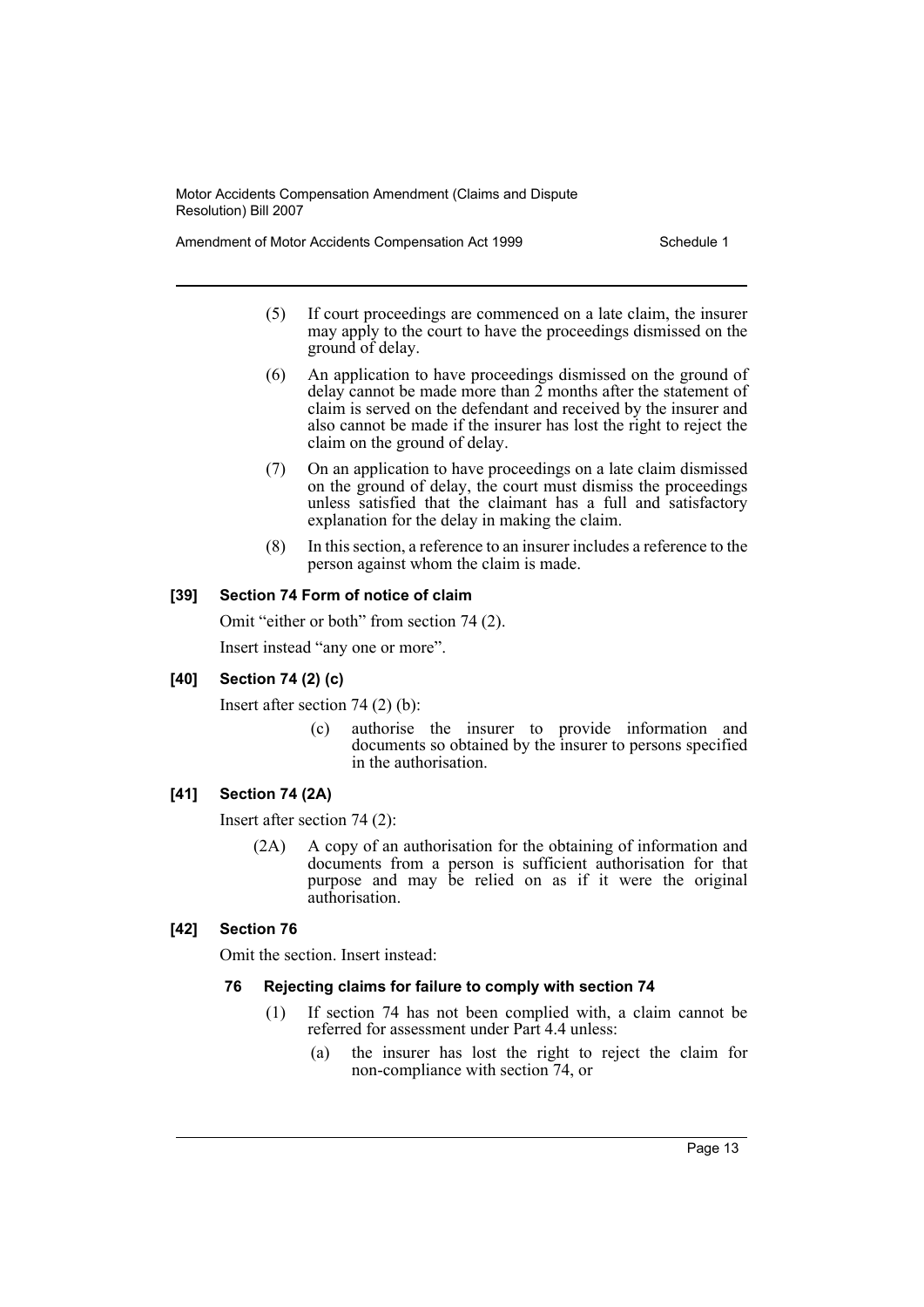Schedule 1 Amendment of Motor Accidents Compensation Act 1999

- (b) a claims assessor has, on the assessment of a dispute as to whether the claim may be rejected for non-compliance with section 74, assessed that the non-compliance is technical and of no significance, or
- (c) the claim is referred only for a certificate of exemption from assessment under Part 4.4.
- (2) The insurer loses the right to reject a claim for non-compliance with section 74 if within 2 months after receiving the claim the insurer does not reject the claim for non-compliance with that section.
- (3) If court proceedings are commenced on a claim in respect of which section 74 has not been complied with, the insurer may apply to the court to have the proceedings dismissed on the ground of non-compliance with section 74.
- (4) An application to have proceedings dismissed on the ground of non-compliance with section 74 cannot be made more than 2 months after the statement of claim is served on the defendant and received by the insurer and also cannot be made if the insurer has lost the right to reject the claim on the ground of that non-compliance.
- (5) On an application to have proceedings dismissed on the ground of non-compliance with section 74, the court must dismiss the proceedings on that ground unless satisfied that the non-compliance is technical and of no significance.
- (6) In this section, a reference to an insurer includes a reference to the person against whom the claim is made.

# **[43] Section 82 Duty of insurer to make offer of settlement**

Omit section 82 (1) (a). Insert instead:

(a) within 1 month after the injury is sufficiently recovered to enable the claim to be quantified, or

# **[44] Section 82 (1) (b)**

Omit the paragraph. Insert instead:

(b) within 2 months after the claimant has provided to the insurer all relevant particulars about the claim as required by section 85A,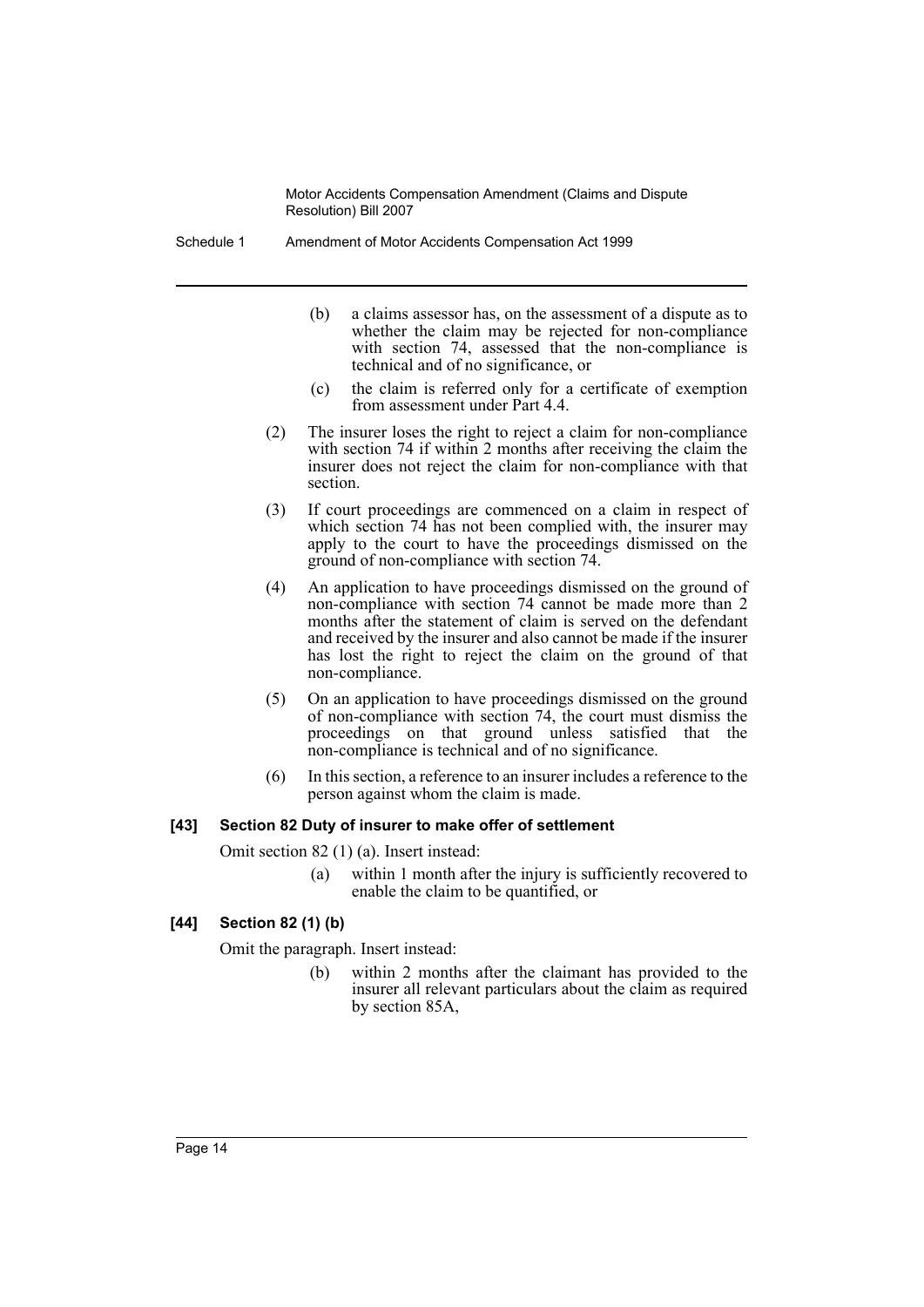Amendment of Motor Accidents Compensation Act 1999 Schedule 1

# **[45] Section 82 (4) (b) and (c)**

Omit section 82 (4) (b). Insert instead:

- (b) a claim in respect of an injury that is not sufficiently recovered within 3 years after the motor accident to enable the claim to be quantified, or
- (c) a claim in respect of which a medical assessor has declined to make an assessment under Part 3.4 of the degree of permanent impairment of the injured person because the impairment caused by the injury has not become permanent.

#### **[46] Section 82 (5)**

Omit the subsection.

# **[47] Section 83 Duty of insurer to make hospital, medical and other payments**

Insert after section 83 (2):

(2A) If the MAA Medical Guidelines approve particular treatment as appropriate treatment, or particular procedures as appropriate procedures with respect to the provision of rehabilitation services or attendant care services, in respect of any matter, any treatment, rehabilitation services or attendant care services provided to the injured person that accords with the approved treatment or procedures is taken to be reasonable in the circumstances for the purposes of subsection (2) (a)

> **Note.** Subsection (2) (a) also requires that treatment and services be necessary in the circumstances.

#### **[48] Section 83 (6)**

Insert after section 83 (5):

(6) The amount of a payment made under this section to or on behalf of a claimant is to be included in the damages recoverable by the claimant for the purposes of any reduction of those damages by reason of the contributory negligence of the deceased or injured person.

**Note.** If damages are to be reduced by reason of contributory negligence, subsection (6) ensures that the reduction extends to amounts paid by an insurer under this section.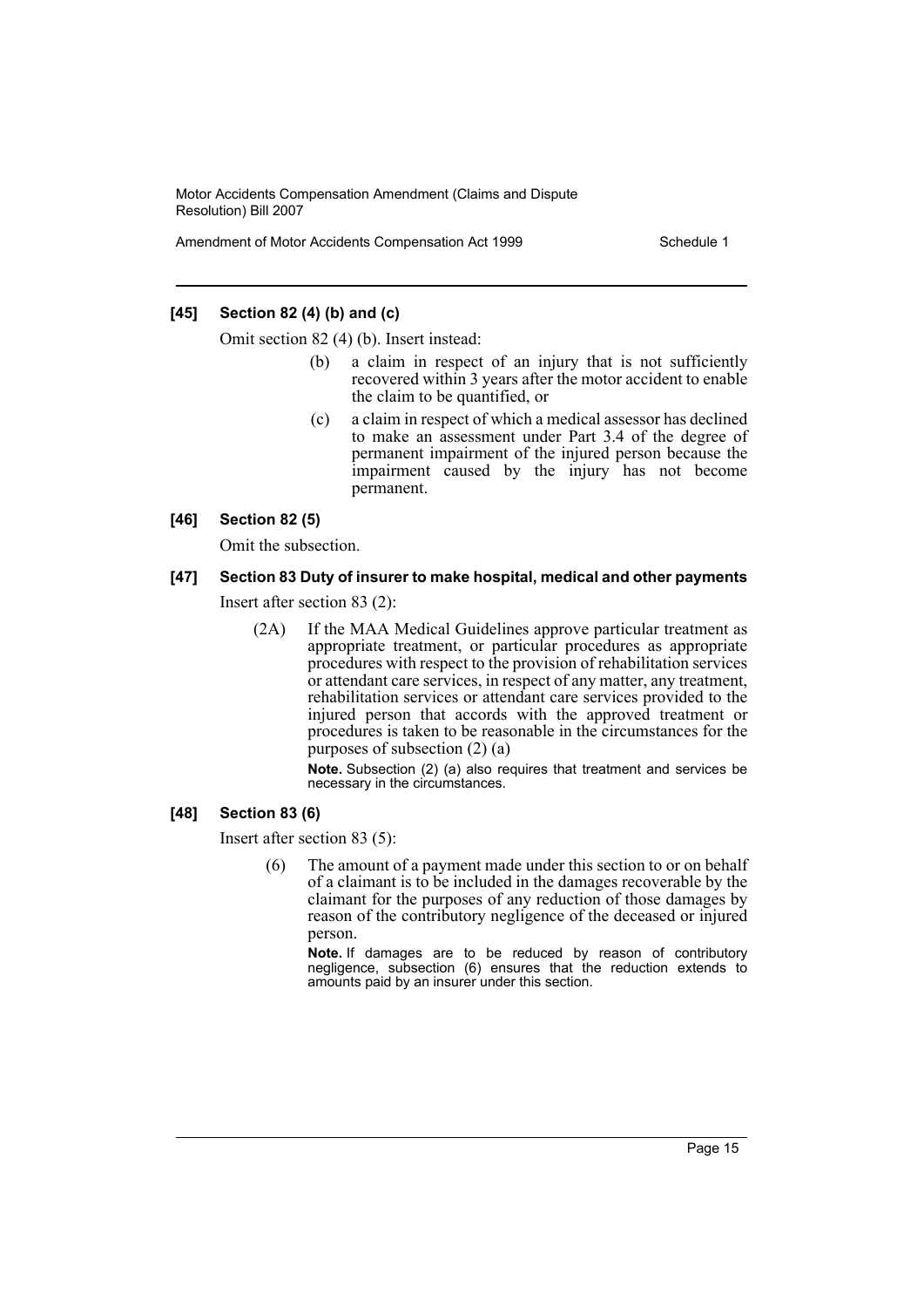Schedule 1 Amendment of Motor Accidents Compensation Act 1999

#### **[49] Section 84 Duty of insurer with respect to rehabilitation of injured person**

Insert after section 84 (5):

(6) The regulations may prescribe a rate at which the cost of travel by any specified mode of transport is to be calculated for the purposes of the payment of travel costs under this section.

#### **[50] Section 84A**

Insert after section 84:

#### **84A Duty of insurer to make interim payments in case of financial hardship**

(1) Once liability has been admitted (wholly or in part) or determined (wholly or in part) against the person against whom the claim is made, it is the duty of an insurer to make payments to or on behalf of the claimant in respect of economic loss but only to the extent that such a payment is necessary to avoid the claimant suffering financial hardship.

**Note.** A dispute about payments under this section may be referred to a claims assessor under section 96 for assessment.

- (2) It is a condition of an insurer's licence under Part 7.1 that the insurer must comply with this section.
- (3) A payment made under this section to or on behalf of a claimant before the claimant obtains judgment for damages against the defendant is, to the extent of its amount, a defence to proceedings by the claimant against the defendant for damages.
- (4) The amount of a payment made under this section to or on behalf of a claimant is to be included in the damages recoverable by the claimant for the purposes of any reduction of those damages by reason of the contributory negligence of the deceased or injured person.

**Note.** If damages are to be reduced by reason of contributory negligence, subsection (4) ensures that the reduction extends to amounts paid by an insurer under this section.

#### **[51] Sections 85A and 85B**

Insert after section 85:

#### **85A Duty of claimant to provide relevant particulars of claim**

(1) A claimant must provide the insurer of the person against whom the claim is made with all relevant particulars about the claim as expeditiously as possible after the claim is made.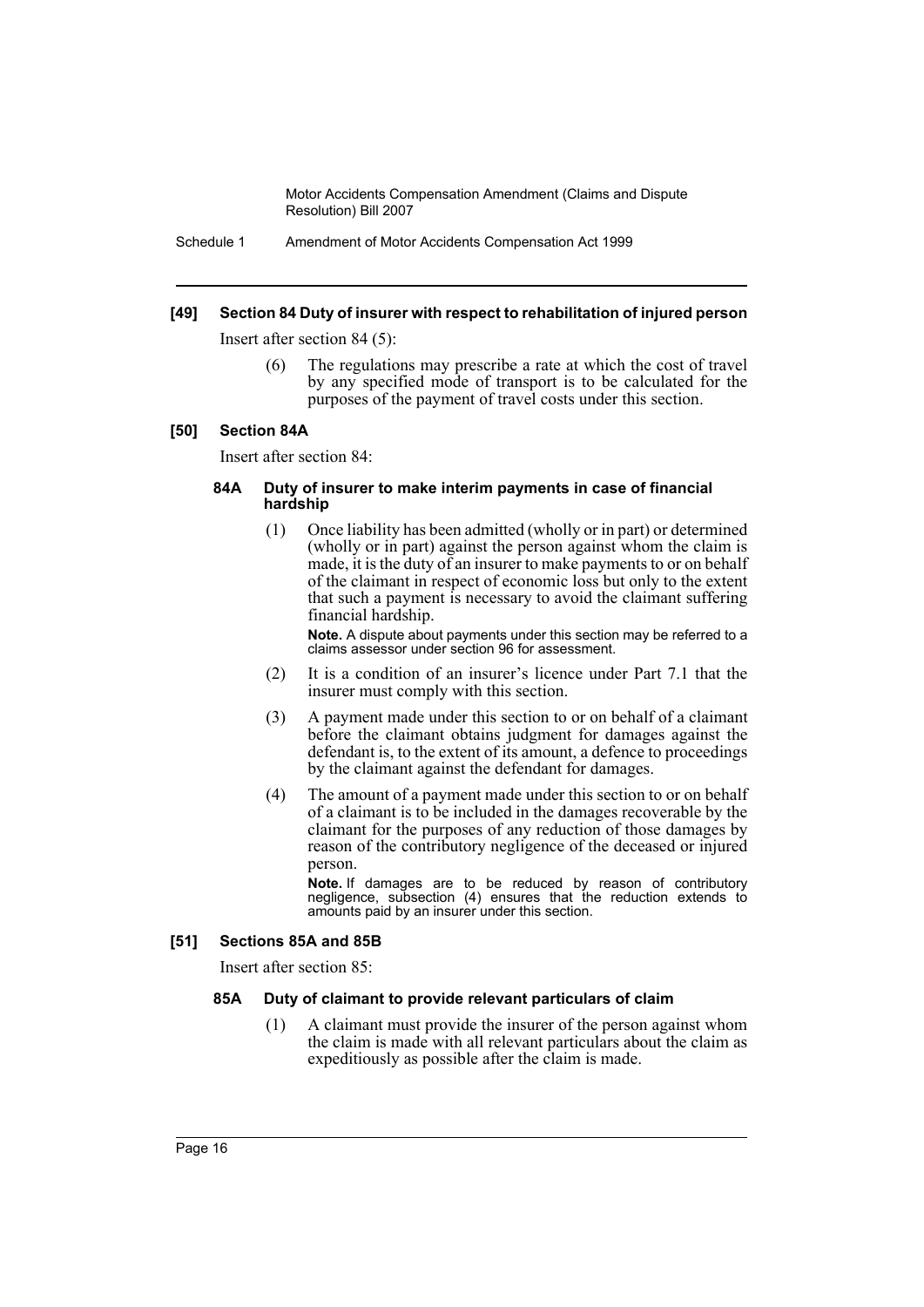Amendment of Motor Accidents Compensation Act 1999 Schedule 1

- (2) The Authority may approve a form to be completed by claimants in connection with the provision of particulars in compliance with this section.
- (3) For the purposes of this section, *relevant particulars* about a claim are full details of:
	- (a) the injuries sustained by the claimant in the motor accident, and
	- (b) all disabilities and impairments arising from those injuries, and
	- (c) any economic losses and other losses that are being claimed as damages,

sufficient to enable the insurer, as far as practicable, to make a proper assessment of the claimant's full entitlement to damages.

#### **85B Consequences of failure to provide relevant particulars of claim**

- (1) If after a period of 2 years and 6 months since the motor accident concerned a claimant has failed without reasonable excuse to provide the insurer with all relevant particulars about the claim (as required by section 85A), the insurer may by a written direction given to the claimant within 2 months after the end of that period require the claimant to provide those particulars.
- (2) The insurer's direction must be given in the form approved by the Authority.
- (3) If the claimant does not comply with the direction within 3 months after it is given, the claimant is taken to have withdrawn the claim.
- (4) The claimant may make an application for reinstatement of the claim:
	- (a) to the Authority for a claim that is not exempt from assessment under Part 4.4, or
	- (b) to a court of competent jurisdiction for a claim that is exempt from assessment under Part 4.4.
- (5) An application for reinstatement made to the Authority is to be referred for assessment as a dispute under section 96:
	- (a) by a claims assessor if made less than 3 years after the date of the motor accident, or
	- (b) by the Principal Claims Assessor if made 3 years or more after the date of the motor accident.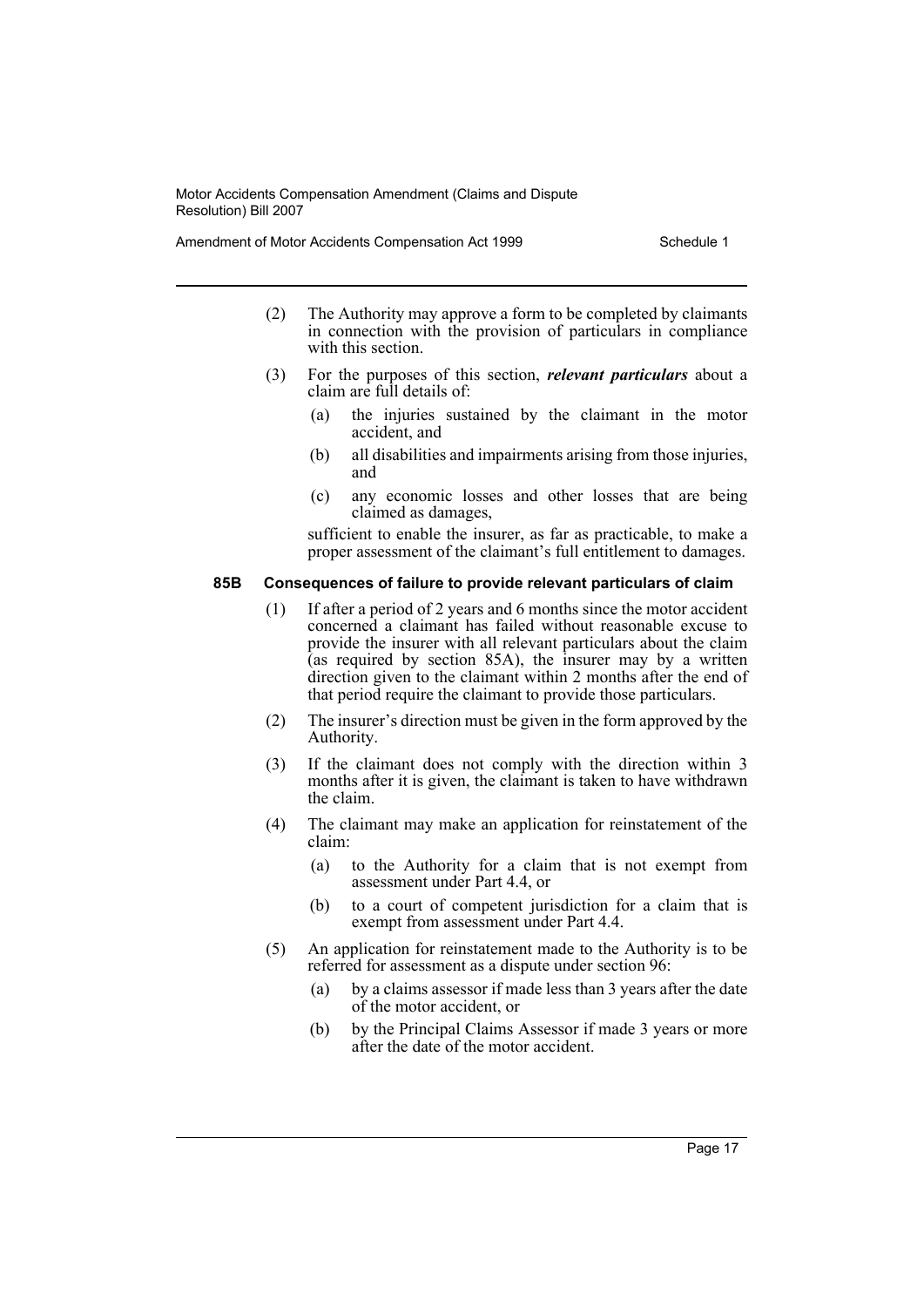Schedule 1 Amendment of Motor Accidents Compensation Act 1999

- (6) If the application for reinstatement is made less than 3 years after the date of the motor accident, the claim is to be reinstated if the court or claims assessor is satisfied that the claimant has a full and satisfactory explanation for the failure to provide the required particulars.
- (7) If the application for reinstatement is made 3 years or more after the date of the motor accident, the claim is to be reinstated if the court or the Principal Claims Assessor is satisfied that:
	- (a) the claimant has a full and satisfactory explanation for the failure to provide the required particulars, and
	- (b) the total damages of all kinds likely to be awarded to the claimant if the claim succeeds are not less than 25% of the maximum amount that may be awarded for non-economic loss under section 134 as at the date of the motor accident.
- (8) This section does not apply to a claim that, as at 2 years and 6 months since the motor accident concerned, is the subject of a determination by a medical assessor declining to make an assessment under Part 3.4 of the degree of permanent impairment of the injured person because the impairment caused by the injury has not become permanent.

#### **[52] Section 86 Medical and other examination of claimant**

Omit "the travelling and other expenses of the claimant of or incidental to the examination or assessment" from section 86 (2).

Insert instead "the reasonable and necessary costs and expenses incurred by the claimant in connection with the examination or assessment".

#### **[53] Section 86 (3)**

Insert "or the Authority" after "a medical assessor".

# **[54] Section 86 (4) (a)**

Omit "a claims assessor". Insert instead "the Authority".

# **[55] Section 86 (5)**

Insert after section 86 (4):

(5) The regulations may prescribe a rate at which the cost of travel by any specified mode of transport is to be calculated for the purposes of the payment of travel costs under this section.

#### **[56] Section 88 Definitions**

Omit the definition of *Principal Claims Assessor* from section 88 (1).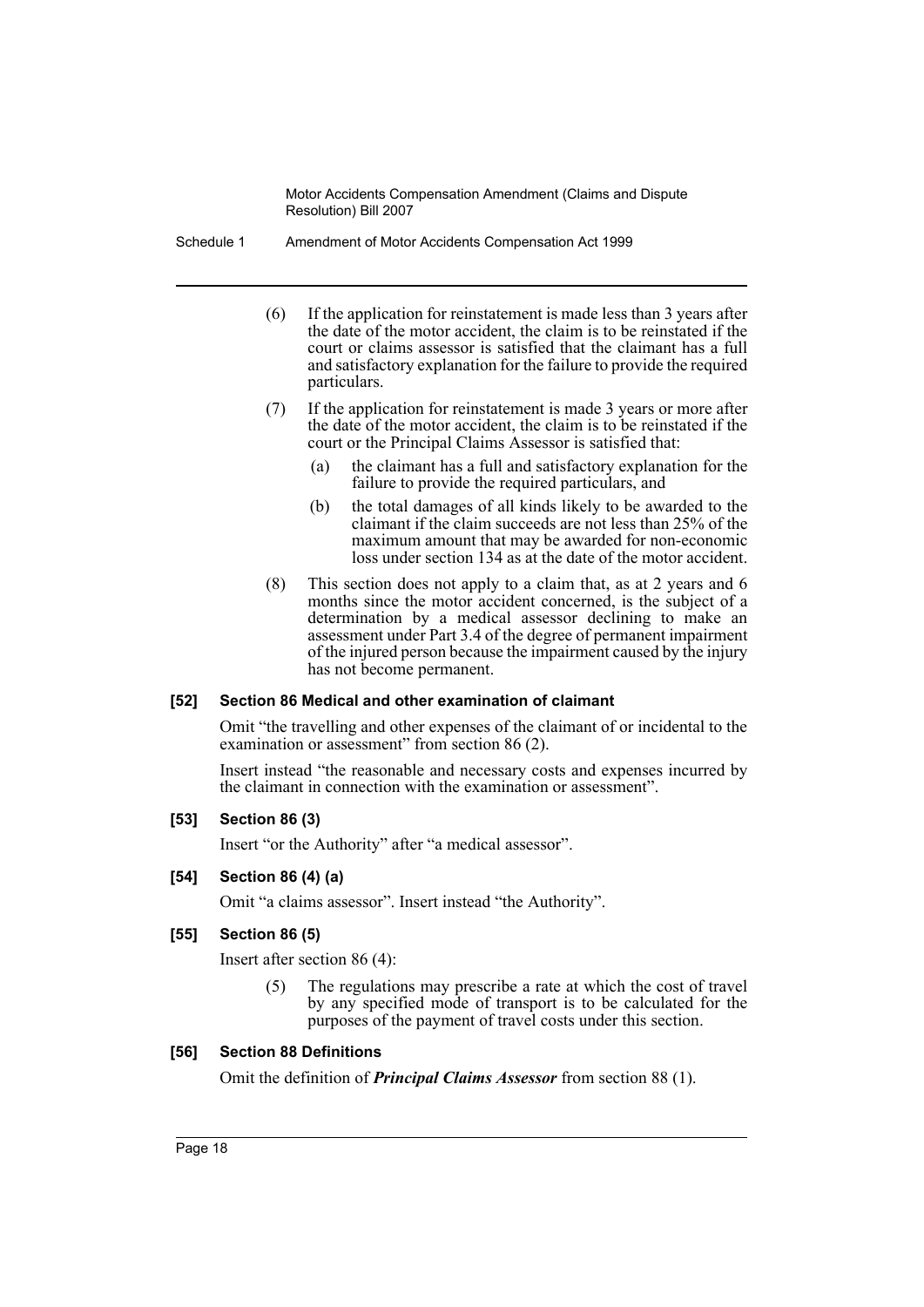Amendment of Motor Accidents Compensation Act 1999 Schedule 1

## **[57] Part 4.4, Division 1A**

Insert after Division 1 of Part 4.4:

# **Division 1A Document exchange and settlement conference before claims assessment**

#### **89A Parties required to participate in settlement conference**

- (1) The parties to a claim must participate in a settlement conference as soon as practicable after the insurer makes an offer of settlement to the claimant under section 82.
- (2) A claim cannot be referred to the Authority for assessment under this Part until the parties have participated in a settlement conference.
- (3) A party can however refer a claim for assessment if a claims assessor is satisfied that the party is ready and willing to participate in a settlement conference but the other party has refused or failed to participate despite having had a reasonable opportunity to do so.
- (4) A *settlement conference* is a conference, the purpose of which is to settle the claim, in which the following persons participate:
	- (a) the claimant, the claimant's guardian or some other person authorised by the claimant to settle the claim on the claimant's behalf,
	- (b) a person authorised by the insurer to settle the claim on the insurer's behalf.

#### **89B Parties to exchange documents before settlement conference**

- (1) Before the parties' settlement conference, each party to the claim must provide the other party or parties to the claim with a copy of all the documents on which the party proposes to rely for the purposes of the assessment of the claim under this Part.
- (2) If a party does not provide a copy of a document before the parties' settlement conference, the document (and any information contained in the document) is not to be considered or otherwise taken into account by a claims assessor for the purposes of the assessment of the claim under this Part unless the claims assessor admits the document to assessment on being satisfied that the probative value of the document substantially outweighs any prejudicial effect it may have on another party.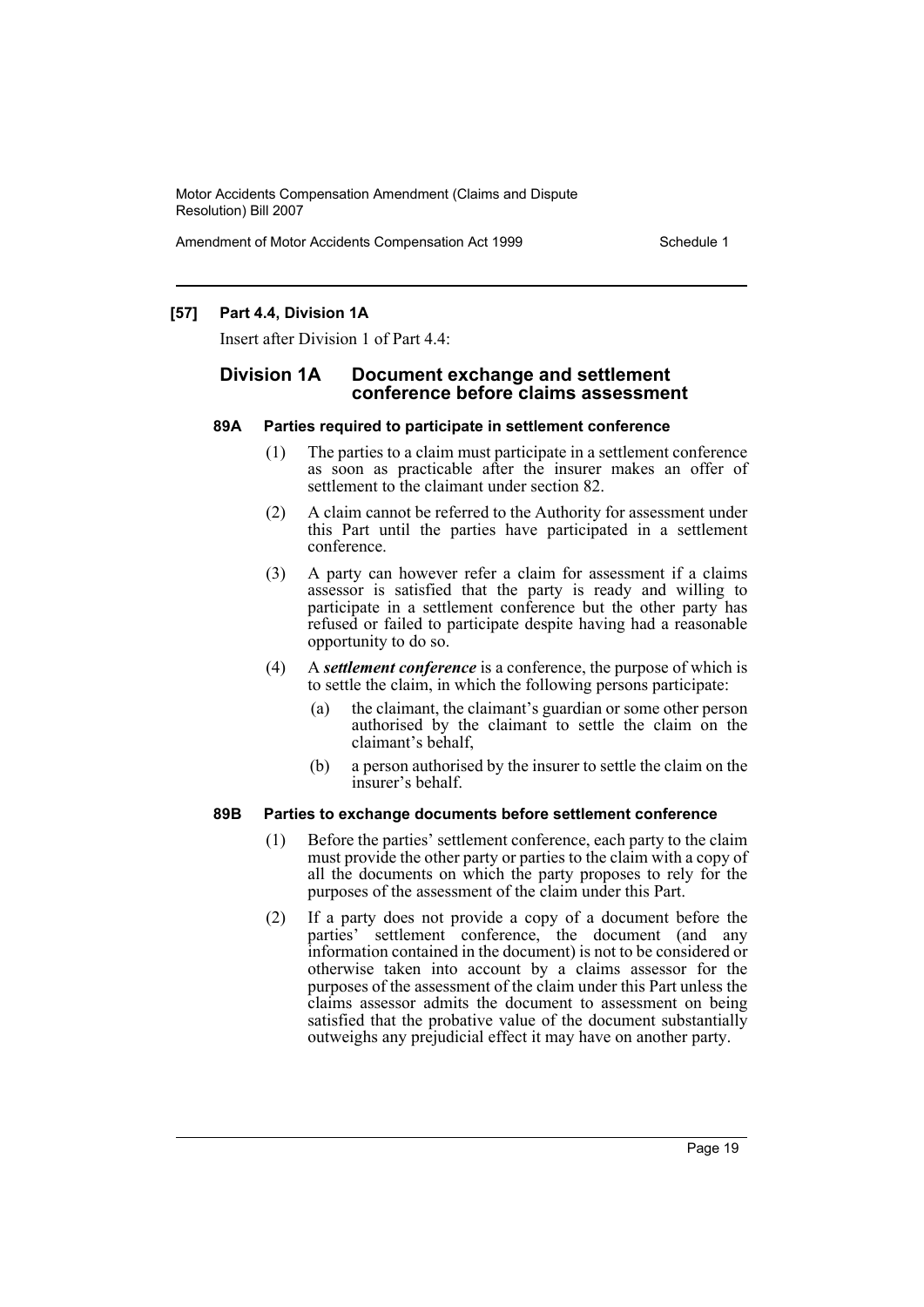Schedule 1 Amendment of Motor Accidents Compensation Act 1999

(3) An insurer is not required to provide a copy of documents under this section if the insurer suspects on reasonable grounds that the claim is fraudulent or otherwise not made in good faith.

#### **89C Settlement offers to be made if claim not settled**

- (1) If the parties participate in a settlement conference but the claim is not settled, each party must make an offer of settlement within 14 days after the settlement conference concludes.
- (2) A claim cannot be referred to the Authority for assessment under this Part until each party has made the required offer of settlement.
- (3) An offer of settlement must include a schedule of damages sufficient to explain the manner of calculation of the damages to which the offer relates.
- (4) A party who has made the required offer of settlement can refer the claim for assessment if more than 14 days have elapsed since the settlement conference concluded and a claims assessor is satisfied that the other party has refused or failed to make the required offer of settlement.

# **89D Compliance with Division**

- (1) A claims assessor may, in assessing costs on a claim that is the subject of assessment under this Part, impose a costs penalty on a party to the claim if the claims assessor is satisfied that:
	- (a) the party has failed without reasonable excuse to participate in a settlement conference or to make an offer of settlement as required by this Division, or
	- (b) the party has failed without reasonable excuse to provide a copy of a document to other parties before the parties' settlement conference and the document was subsequently admitted to assessment under this Part despite that failure.
- (2) The costs penalty that may be imposed on a party is a penalty of up to 25% (imposed by increasing the costs to be awarded against the party, or decreasing the costs to be awarded in favour of the party, by up to 25%). In this section, *costs* means costs for the provision of legal services (including disbursements).
- (3) It is a condition of a licence granted under Part 7.1 that the licensed insurer must comply with the requirements of this Division.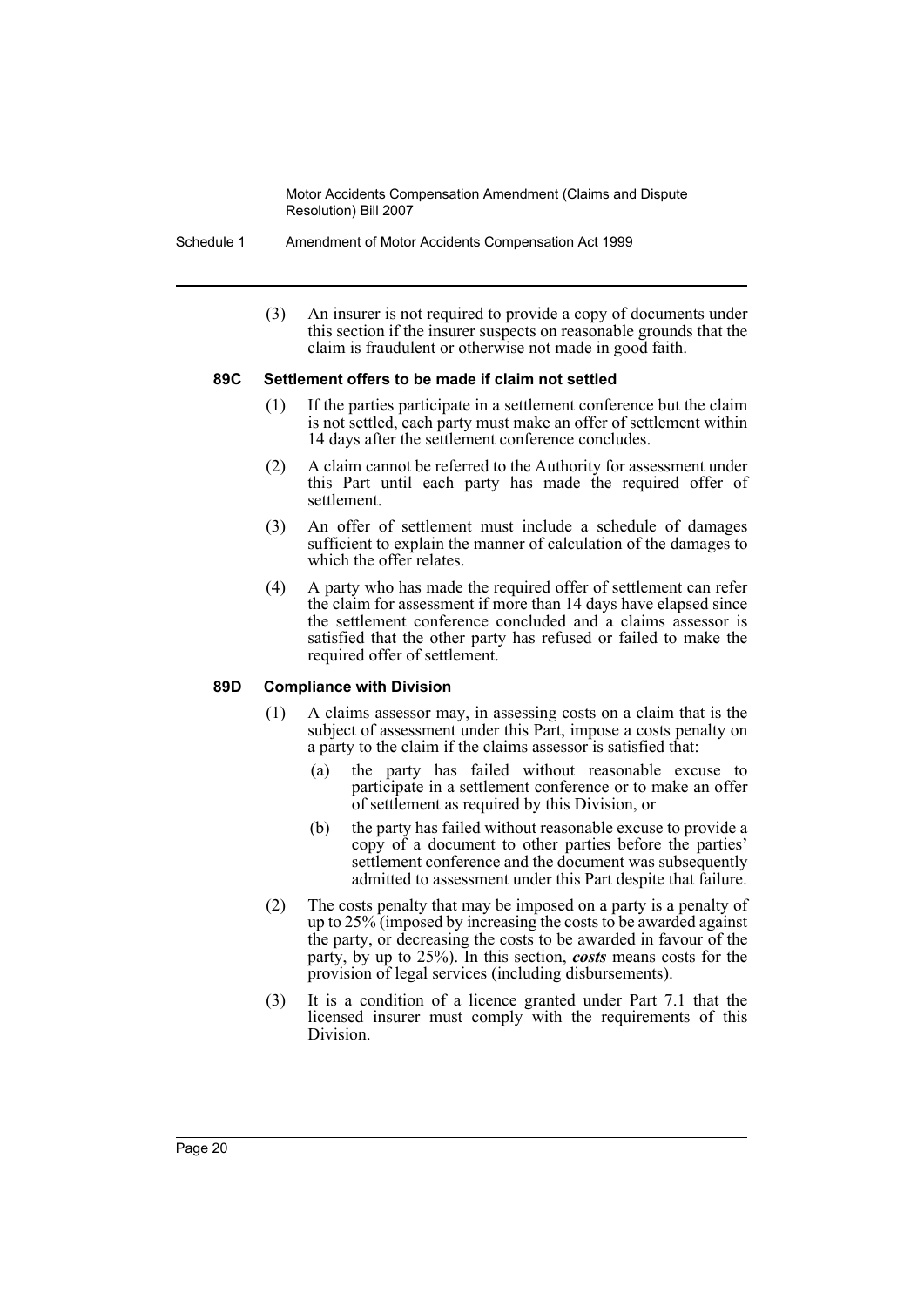Amendment of Motor Accidents Compensation Act 1999 Schedule 1

#### **89E Certain claims excluded from Division**

This Division does not apply to a claim if:

- (a) the claim is exempt from assessment under this Part pursuant to section  $\frac{92}{11}$  (a), or
- (b) the period within which the insurer was required to make an offer of settlement to the claimant under section 82 has expired and the insurer has failed to make the offer, or
- (c) the insurer wholly denies liability in respect of the claim, or
- (d) the claim is in respect of the death of a person, or
- (e) the claim is in respect of an injury that is not sufficiently recovered within  $\hat{3}$  years after the motor accident to enable the claim to be quantified.

# **[58] Section 91**

Omit the section. Insert instead:

# **91 Time limits for referring claims**

- (1) A claim may not be referred for assessment under this Part unless a period of 28 days has elapsed after each party to the claim has made an offer of settlement as required by section 89C.
- (2) However a claim may be referred for assessment under this Part at any time if:
	- (a) Division 1A (Document exchange and settlement conference before claims assessment) does not apply to the claim (as provided by section 89E), or
	- (b) a provision of Division 1A allows the claim to be referred for assessment under this Part without the parties having participated in a settlement conference or without each party having made the offer of settlement required by section 89C, or
	- (c) the claim is referred for assessment by way of referring the claim for a certificate of exemption from assessment under this Part, or
	- (d) a medical assessor has (under section 133) declined to make an assessment of the degree of permanent impairment of the injured person.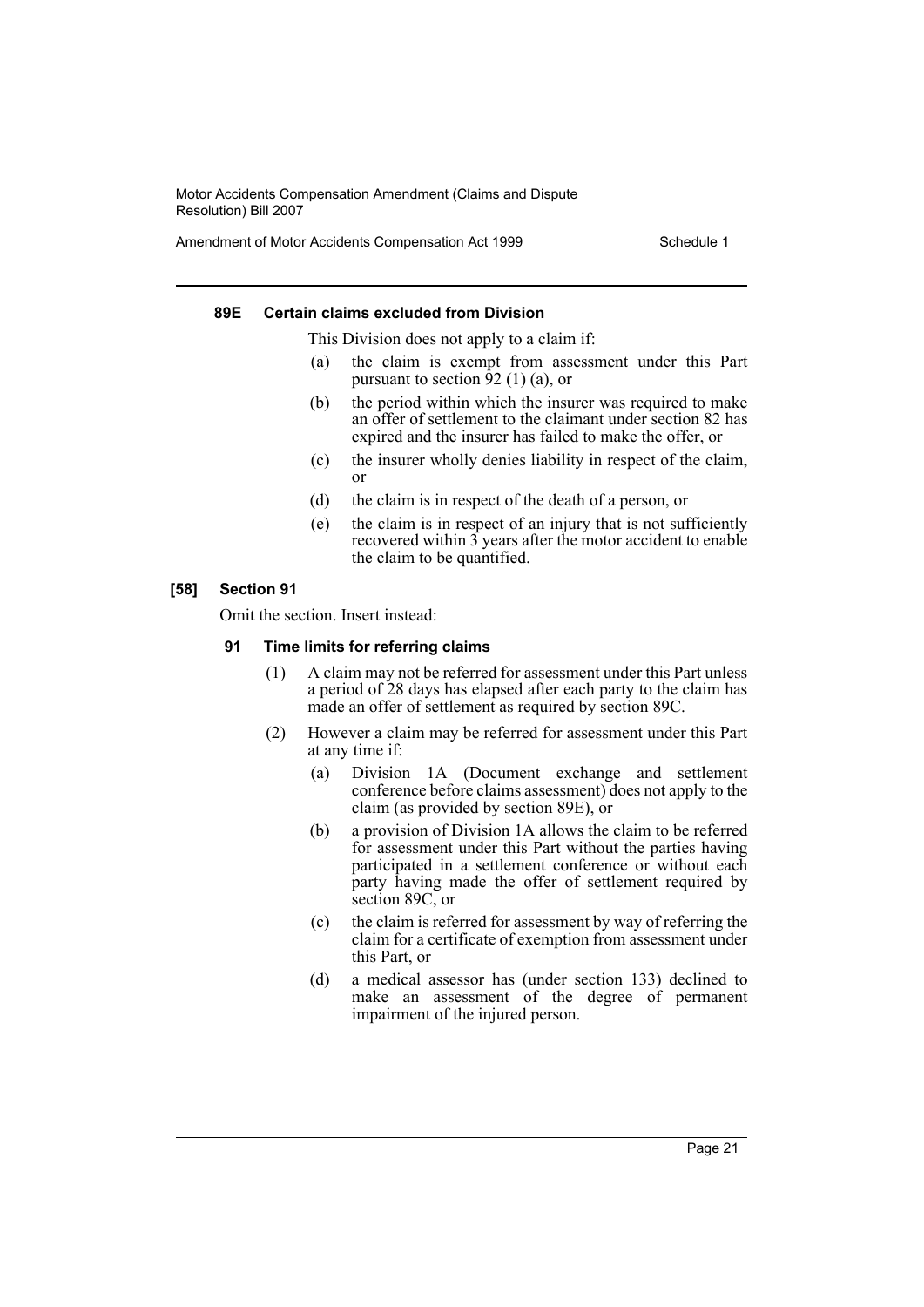Schedule 1 Amendment of Motor Accidents Compensation Act 1999

#### **[59] Section 94 Assessment of claims**

Omit section 94 (1) (b). Insert instead:

(b) the amount of damages for that liability (being the amount of damages that a court would be likely to award).

#### **[60] Section 94A**

Insert after section 94:

#### **94A Claims assessor may assess costs**

- (1) In making an assessment and specifying damages under section 94 in respect of a claim, a claims assessor may include in the assessment an assessment of the claimant's costs (including costs for legal services and fees for medico-legal services) in the matter.
- (2) An assessment of those costs may also be made (whether or not an assessment has been made under subsection (1)) if a court does not determine a matter after the issue of a certificate under section 94 but remits the matter for further assessment under this Part.
- (3) In making an assessment under this section, a claims assessor:
	- (a) may have regard to the amount of any written offer of settlement made by either party to the matter, and
	- (b) must give effect to any requirement of a court under section 151 (3), and
	- (c) must give effect to any requirement of the regulations under Chapter 6 as to costs that may be included in an assessment or award of damages or fixing maximum fees and costs,
	- (d) must have regard to the matters set out in section 363 of the *Legal Profession Act 2004*.
- (4) A claimant or an insurer (or an Australian legal practitioner acting for a claimant or an insurer in respect of the relevant claim) has the same right of appeal against an assessment made under this section as the claimant, insurer or legal practitioner would have under section 384 or 385 of the *Legal Profession Act 2004* if the assessment were a determination made by a costs assessor under Part 3.2 of that Act in respect of a bill of costs.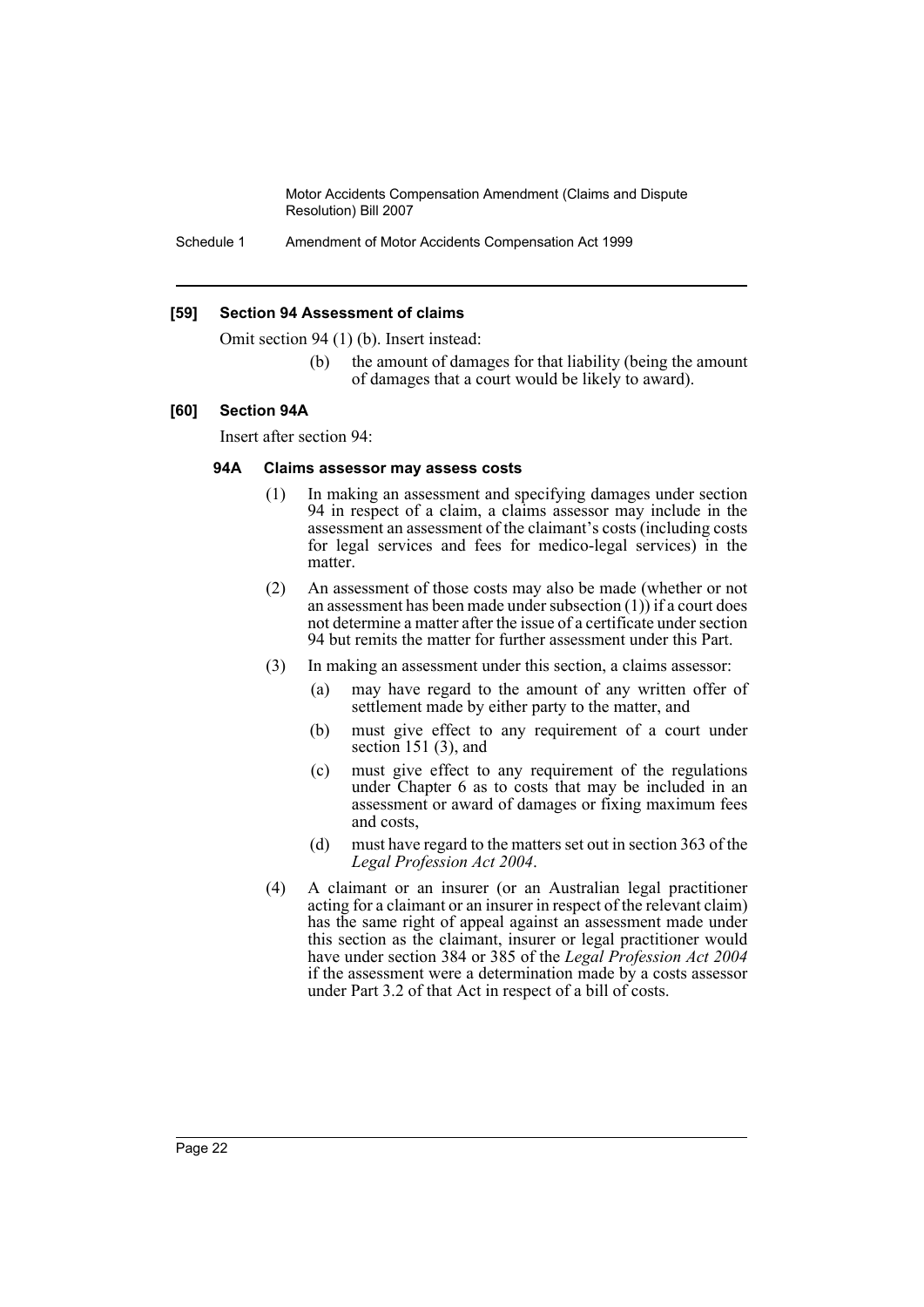Amendment of Motor Accidents Compensation Act 1999 Schedule 1

#### **[61] Section 95 Status of assessments**

Insert after section 95 (2):

(2A) The amount of damages payable by an insurer (including any costs assessed as payable by the insurer) must be paid within such period as may be prescribed by the regulations and the regulations may require the payment of interest on so much of the amount payable as is from time to time unpaid after the end of that period. The rate of interest may be set by reference to the rate of interest prescribed for the purposes of section 101 of the *Civil Procedure Act 2005* but may not exceed that rate.

#### **[62] Section 96 Special assessments of certain disputes in connection with claims**

Insert before section 96 (1) (a):

(a1) whether for the purposes of section 34 (Claim against Nominal Defendant where vehicle not identified) there has been due inquiry and search to establish the identity of a motor vehicle, or

# **[63] Section 96 (1) (b)**

Omit the paragraph. Insert instead:

(b) whether the claimant has a full and satisfactory explanation for non-compliance with the police accident report requirement under section 70, or

# **[64] Section 96 (1) (d)**

Omit the paragraph. Insert instead:

(d) whether the insurer is entitled to delay the making of an offer of settlement under section 82, or

# **[65] Section 96 (1) (f)–(i)**

Insert at the end of section 96 (1) (e):

, or

- (f) whether a payment is required to be made under section 84A (Duty of insurer to make interim payments in case of financial hardship), or
- (g) whether a request made of a claimant under section 85 (Duty of claimant to co-operate with other party) is reasonable or whether a claimant has a reasonable excuse for failing to comply with that section, or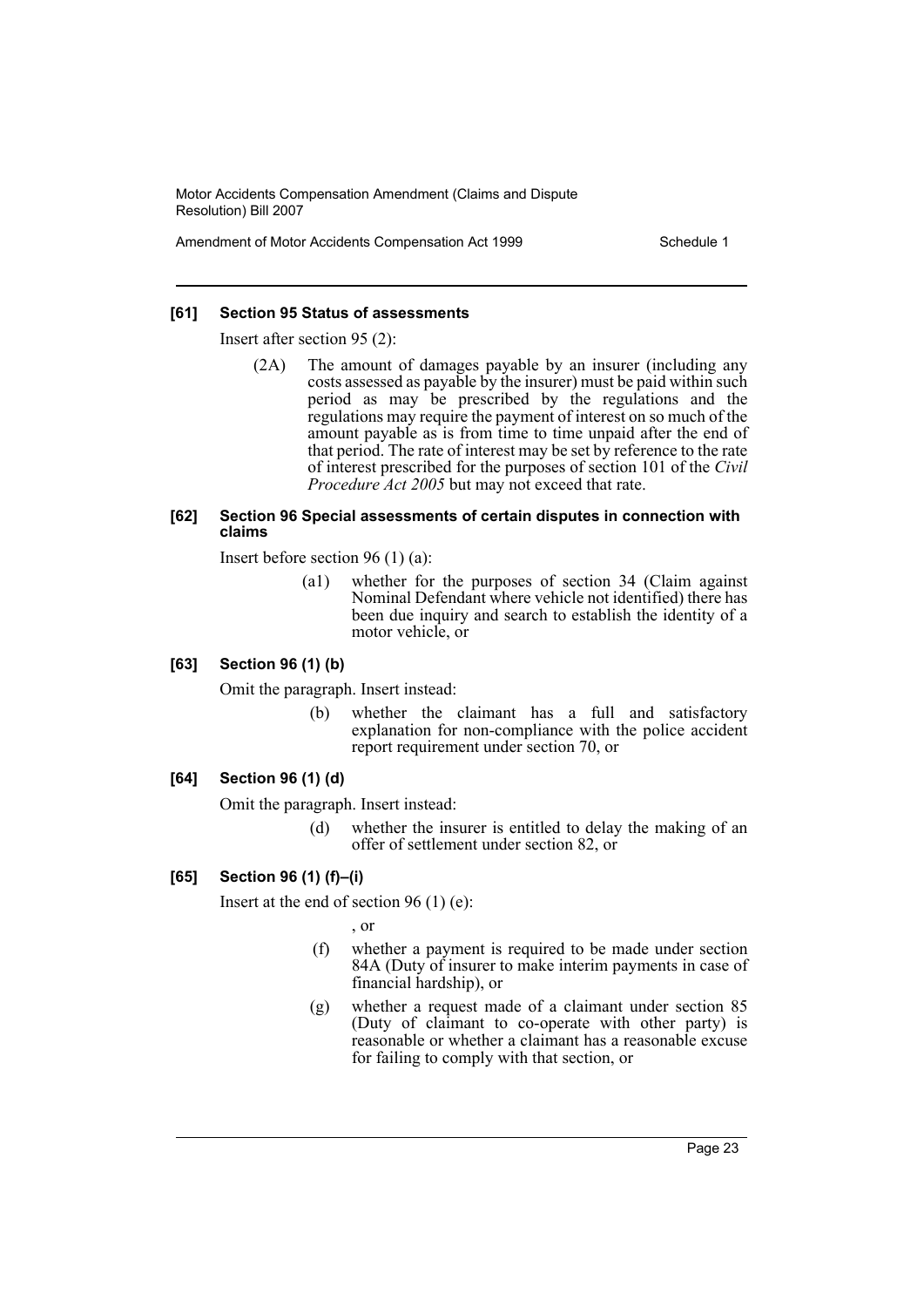Schedule 1 Amendment of Motor Accidents Compensation Act 1999

- (h) whether the insurer is entitled to give a direction to the claimant under section 85B (Consequences of failure to provide relevant particulars of claim), or
- (i) whether a claim that is taken to have been withdrawn under section 85B should be reinstated.

# **[66] Section 96 (5) and (6)**

Insert after section 96 (4):

- (5) An assessment of a dispute under this section may include an assessment of the claimant's costs (including costs for legal services and fees for medico-legal services) in the assessment. Section 94A extends to an assessment of those costs.
- (6) An assessment of the claimant's costs on a dispute is binding on the insurer and the insurer must pay to the claimant the amount of the assessed costs.

# **[67] Section 99 Claims assessors**

Omit section 99 (3).

# **[68] Section 99A**

Insert after section 99:

# **99A Principal Claims Assessor**

- (1) The Minister is to appoint a person who is an Australian lawyer as Principal Claims Assessor.
- (2) The Principal Claims Assessor has and may exercise all the functions of a claims assessor under this Act.
- (3) The Principal Claims Assessor can delegate to any member of staff of the Authority any of the Principal Claims Assessor's functions under this Act, except this power of delegation.
- (4) Schedule 3 has effect.

# **[69] Section 100 Power of claims assessor to require information**

Insert at the end of section 100 (1) (b):

, or

(c) to give within a time specified in the direction any specified consent, authority or direction that the assessor considers necessary or desirable for the purpose of facilitating the provision by another person of documents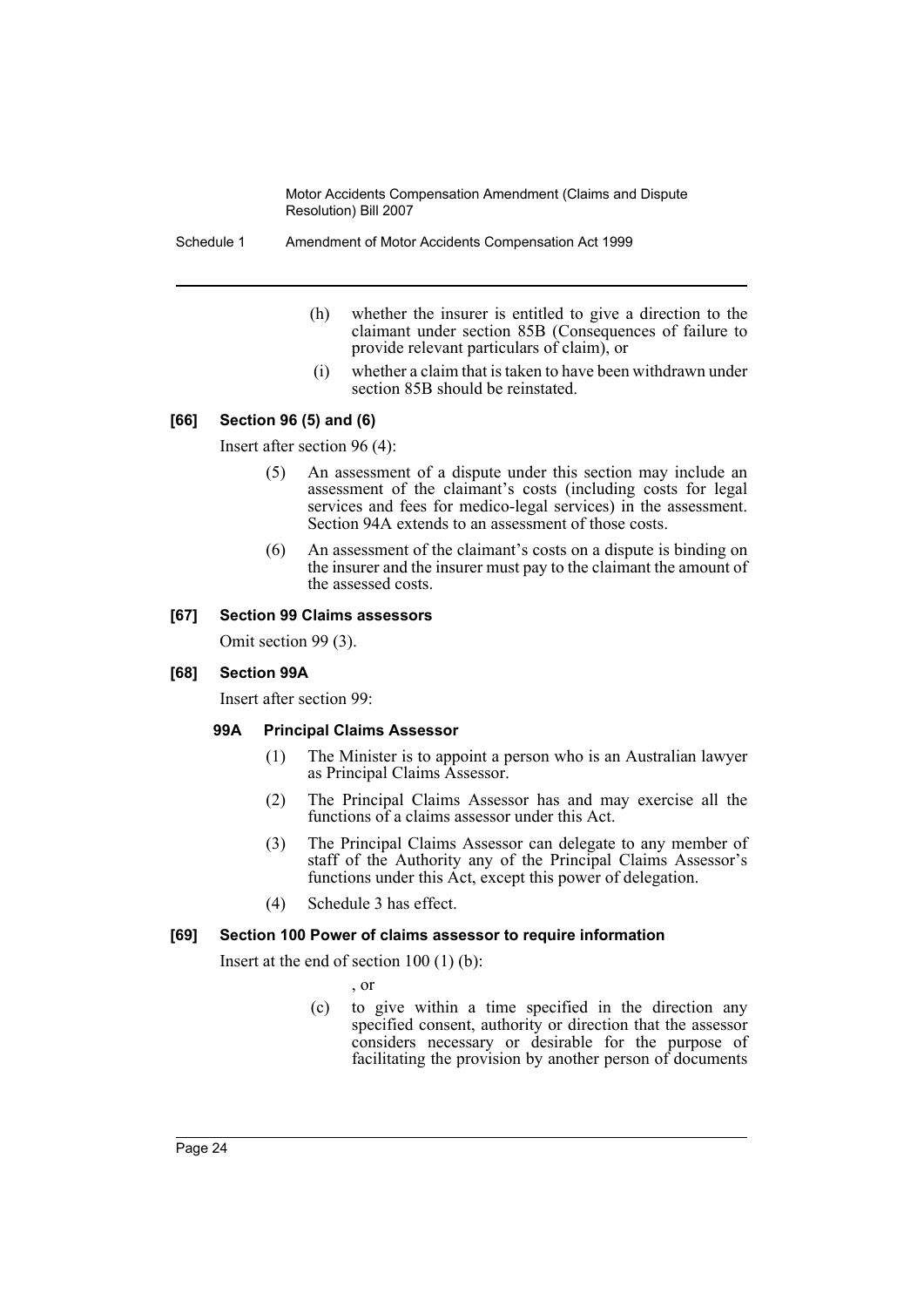Amendment of Motor Accidents Compensation Act 1999 Schedule 1

or information pursuant to a direction under subsection (1A).

#### **[70] Section 100 (1A) and (1B)**

Insert after section 100 (1):

- (1A) A claims assessor may give a direction in writing to a person who is not a party to an assessment under this Part requiring the person:
	- (a) to produce to the assessor, at a time and place specified in the direction, specified documents in the possession of the person, being documents that the assessor considers relevant to the assessment of the claim concerned, or
	- (b) to furnish specified information to the assessor within a time specified in the direction, being information that the assessor considers relevant to the assessment of the claim concerned.
- (1B) The Authority must pay the reasonable costs incurred by a person in complying with a direction under subsection (1A).

#### **[71] Section 100 (2)**

Omit "party to an assessment". Insert instead "person".

#### **[72] Section 100 (4) (b)**

Omit "subsection (1)". Insert instead "this section".

#### **[73] Section 101 Power of claims assessor to provide documents and information to a party**

Insert after section 101 (1):

(1A) When documents or information are produced or furnished to a claims assessor by a person who is not a party to an assessment (pursuant to a direction under section 100  $(1A)$ ), the assessor may produce or furnish the documents or information to any party to the assessment.

# **[74] Section 101 (2) (c)**

Omit "another party". Insert instead "a party".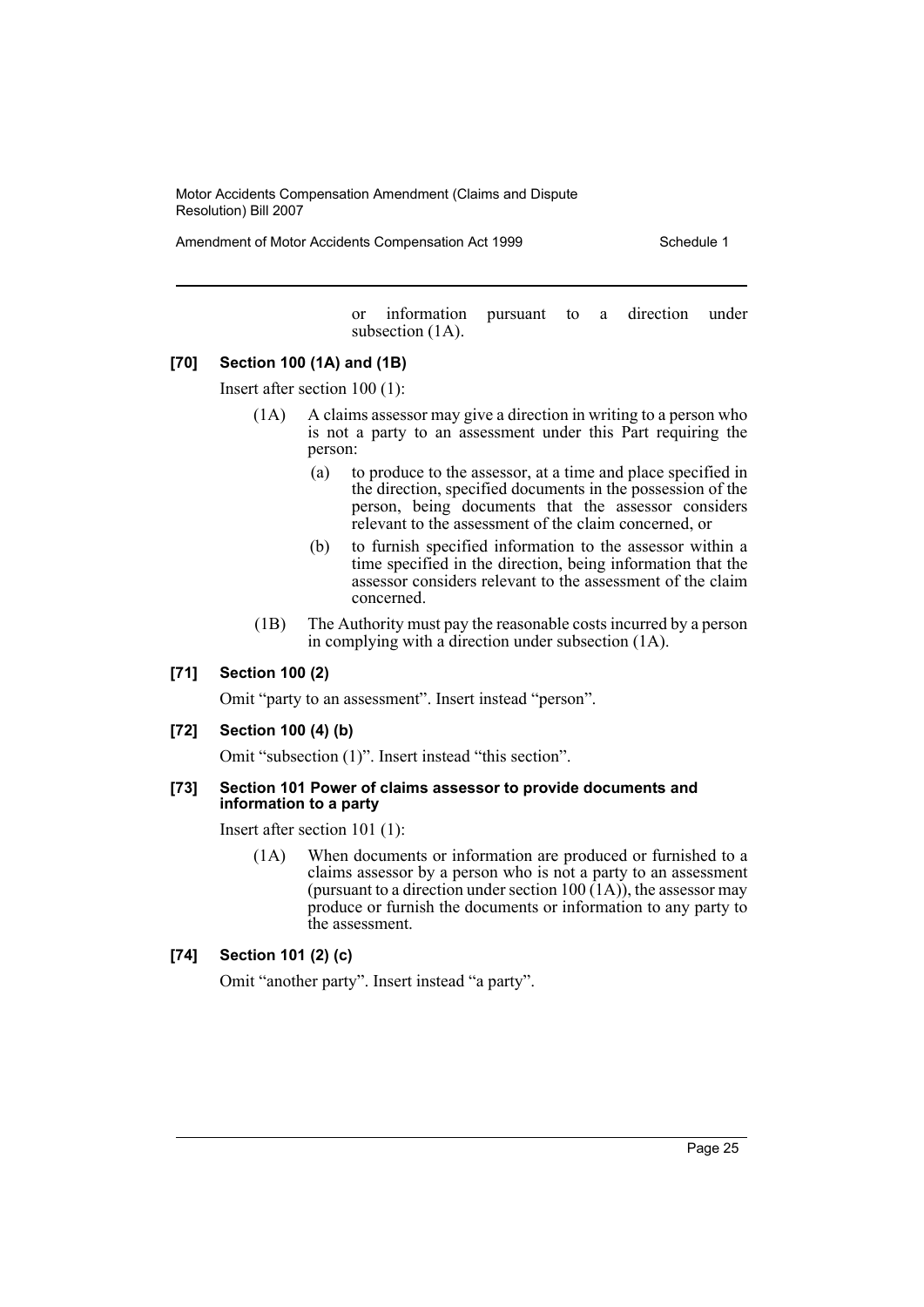Schedule 1 Amendment of Motor Accidents Compensation Act 1999

#### **[75] Section 105 Control and direction of claims assessors**

Insert at the end of section 105 (3):

The Principal Claims Assessor is, in the exercise of his or her functions, subject to the general direction and control of the General Manager.

#### **[76] Section 109 Time limitations on commencement of court proceedings**

Omit section 109 (2). Insert instead:

(2) Time does not run for the purposes of this section from the time that a claim has been referred to the Authority for assessment and until 2 months after a certificate as to the assessment or exemption from assessment is issued.

#### **[77] Section 122 Damages in respect of motor accidents**

Insert after section 122 (2):

(3) This Chapter applies to and in respect of the assessment of damages by a claims assessor under Part 4.4 in the same way as it applies to and in respect of an award of damages by a court.

# **[78] Section 123 General regulation of court awards**

Insert at the end of the section:

- (2) To remove doubt it is declared that if the substantive law of New South Wales is to govern a claim for damages in respect of a motor accident, the provisions of this Chapter are part of that substantive law and are to be applied accordingly by the court that determines the claim (including a court of another jurisdiction).
- (3) If a court (including a court of another jurisdiction) awards damages to a person in respect of a motor accident contrary to this Chapter, the person against whom the award is made:
	- (a) is not required to pay those damages to the extent that the award is contrary to this Chapter, and
	- (b) is, to the extent that the person has paid as damages an amount in excess of the amount awarded in conformity with this Chapter, entitled to recover the excess as a debt from the person to whom the payment is made.

#### **[79] Section 124 Damages for economic loss—no compensation for first 5 days of loss of earnings etc**

Omit the section.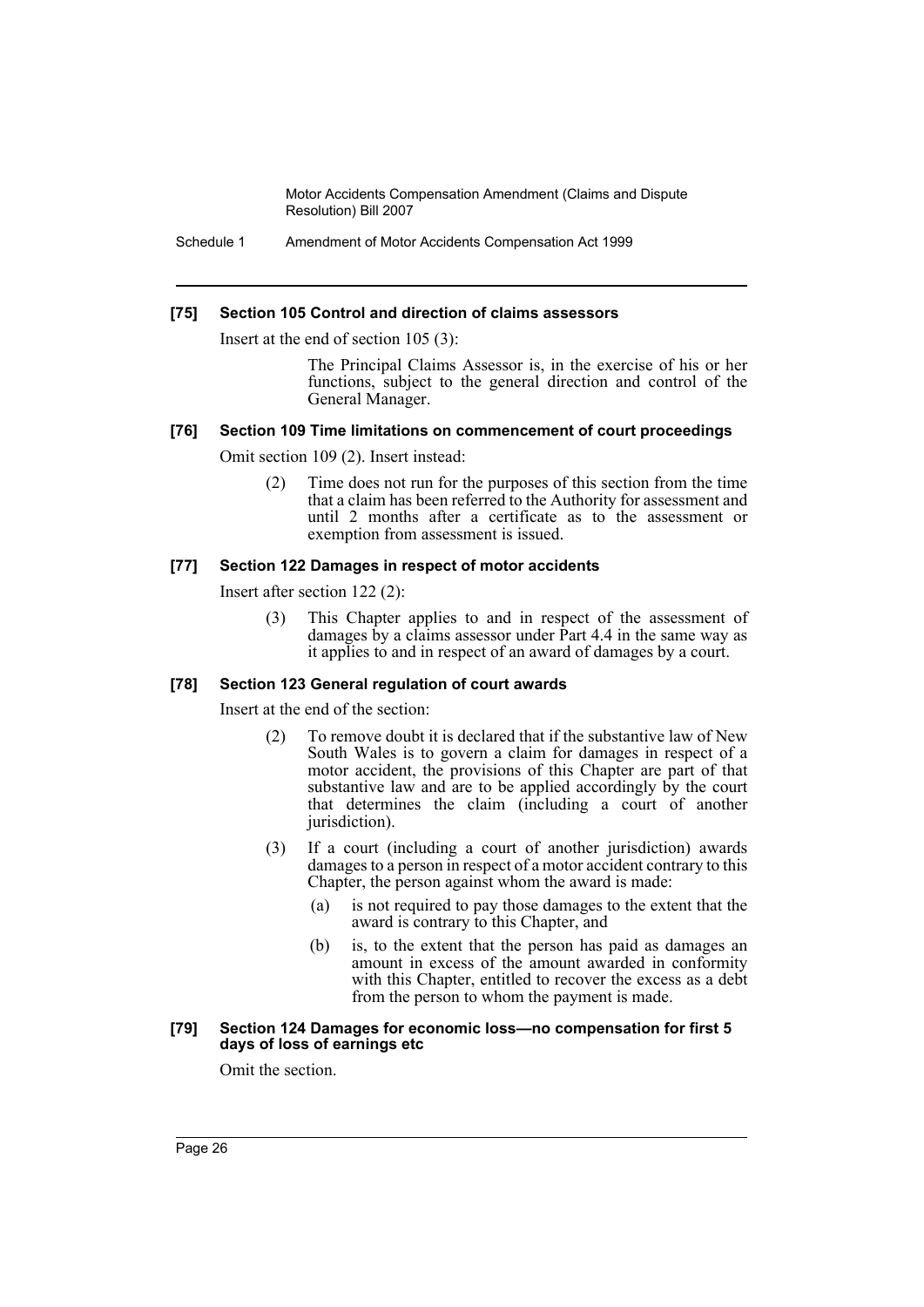Amendment of Motor Accidents Compensation Act 1999 Schedule 1

#### **[80] Section 132 Assessment of impairment required before award of damages for non-economic loss if dispute over impairment threshold**

Omit "until the assessor is satisfied that the injury has stabilised" from section 132 (3).

Insert instead "until the assessor is satisfied that the impairment caused by the injury has become permanent".

#### **[81] Section 141**

Insert after section 140:

#### **141 Standard of care not affected by knowledge of driver's skill and experience**

- (1) For the purposes of proceedings for damages payable in relation to a motor accident, the standard of care required of the driver of a motor vehicle who owes another person a duty of care is not diminished or otherwise affected by any actual or imputed knowledge of the other person as to the skill or experience of the driver as the driver of a motor vehicle.
- (2) This section does not affect any determination of whether a person who has suffered harm has been contributorily negligent in failing to take precautions against risk of harm, or any determination as to voluntary assumption of risk by such a person.

# **[82] Section 209 Functions of Council**

Insert "and lost earnings" after "treatment" in section 209 (1) (c).

# **[83] Section 212 Motor Accidents Authority Fund**

Insert after section 212 (3) (c1):

(c2) expenditure incurred by the Authority pursuant to any arrangements under section 215A (Payment of workers compensation indemnity on behalf of insurers),

# **[84] Section 215A**

Insert after section 215:

#### **215A Payment of workers compensation indemnity on behalf of insurers**

The Authority may enter into arrangements with one or more licensed insurers under the *Workers Compensation Act 1987* for the payment by the Authority on behalf of licensed insurers under this Act (*motor accident insurers*) of amounts required to be paid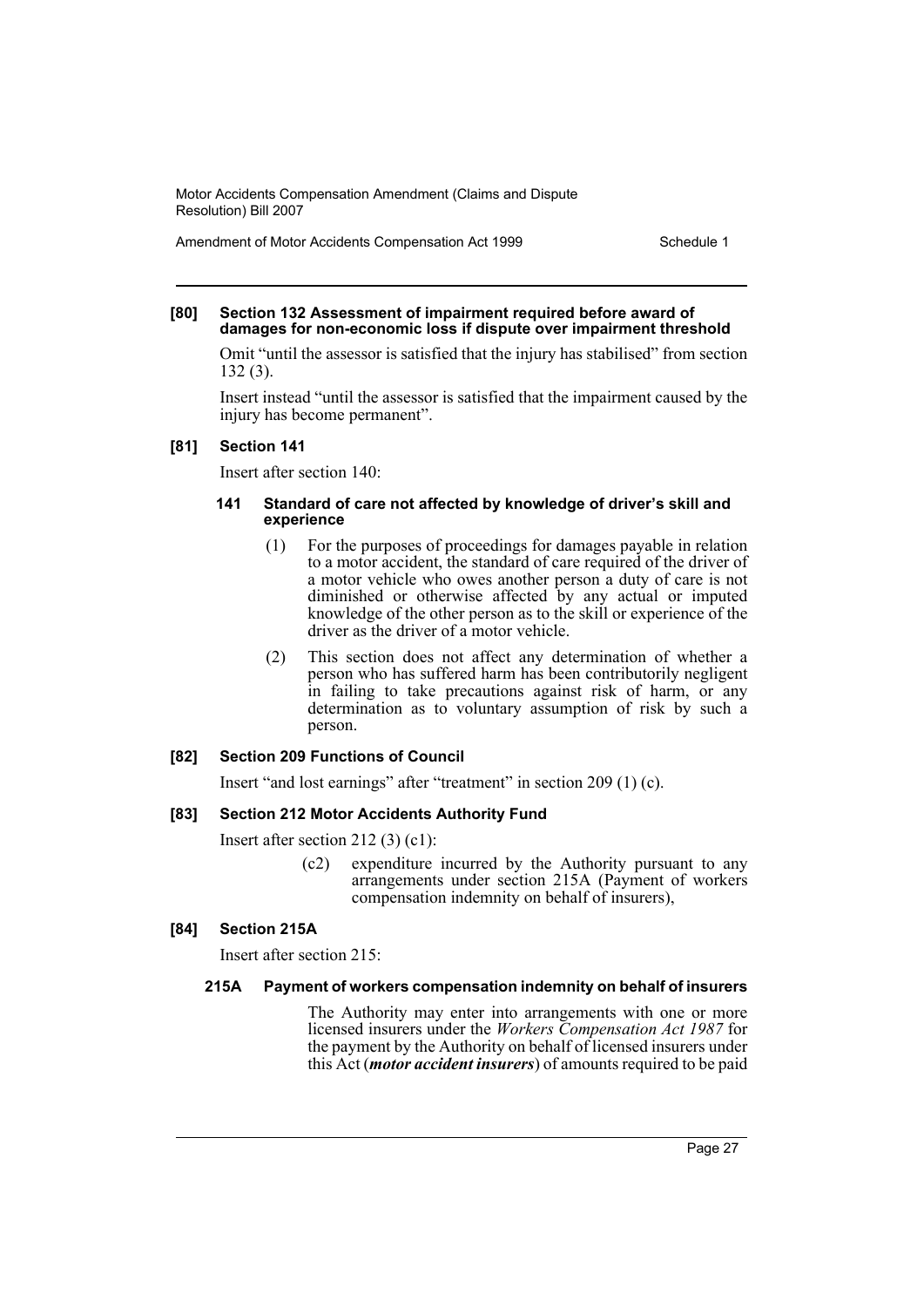Schedule 1 Amendment of Motor Accidents Compensation Act 1999

by motor accident insurers by way of indemnity referred to in section 151Z of that Act.

#### **[85] Schedule 3**

Insert after Schedule 2:

# **Schedule 3 Provisions relating to Principal Claims Assessor**

(Section 99A)

#### **1 Term of office**

- (1) The Principal Claims Assessor holds office for the period, not exceeding 7 years, specified in his or her instrument of appointment.
- (2) A person is eligible for re-appointment as Principal Claims Assessor.

#### **2 Remuneration and allowances**

The Principal Claims Assessor is entitled to be paid:

- (a) remuneration in accordance with the *Statutory and Other Offices Remuneration Act 1975*, and
- (b) such travelling and subsistence allowances as the Minister may from time to time determine.

#### **3 Acting Principal Claims Assessor**

- (1) The Minister may, from time to time, appoint a person to act in the office of the Principal Claims Assessor during the illness or absence of the Principal Claims Assessor (or during a vacancy in the office of Principal Claims Assessor) and a person, while so acting, has all the functions of the Principal Claims Assessor.
- (2) The Minister may, at any time, remove a person from the office of acting Principal Claims Assessor.
- (3) The acting Principal Claims Assessor is entitled to be paid such remuneration (including travelling and subsistence allowances) as the Minister may from time to time determine.

# **4 Vacancy in office**

- (1) The office of Principal Claims Assessor becomes vacant if the person:
	- (a) dies, or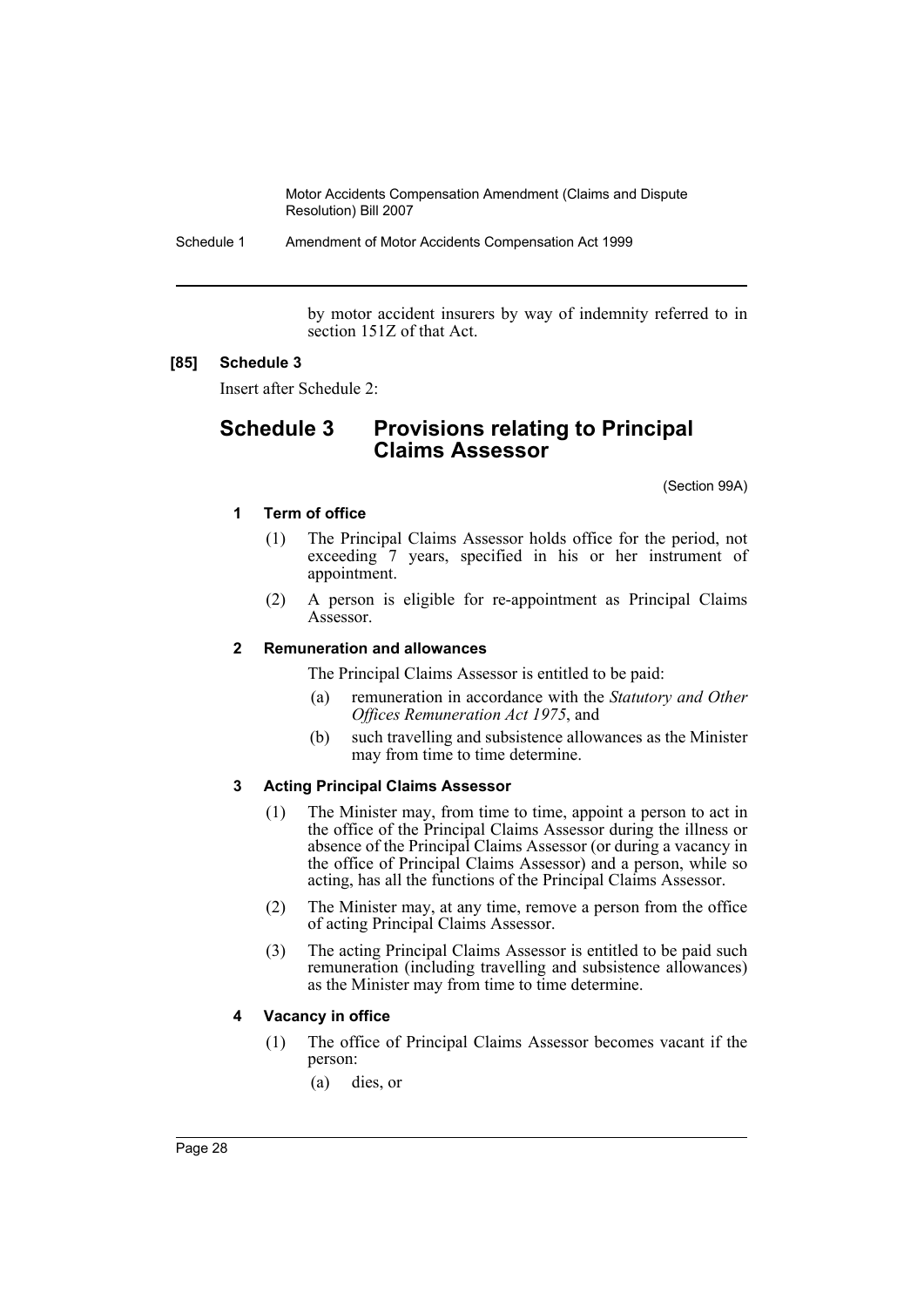Amendment of Motor Accidents Compensation Act 1999 Schedule 1

- (b) completes a term of office and is not re-appointed, or
- (c) resigns the office by instrument in writing addressed to the Minister, or
- (d) is removed from office by the Minister under this clause or by the Governor under Chapter 5 of the *Public Sector Employment and Management Act 2002*, or
- (e) becomes bankrupt, applies to take the benefit of any law for the relief of bankrupt or insolvent debtors, compounds with his or her creditors or makes an assignment of his or her remuneration for their benefit, or
- (f) becomes a mentally incapacitated person, or
- (g) is convicted in New South Wales of an offence which is punishable by imprisonment for 12 months or more or is convicted elsewhere than in New South Wales of an offence which, if committed in New South Wales, would be an offence so punishable, or
- (h) engages in any paid employment outside the duties of the office of Principal Claims Assessor, except with the consent of the Minister.
- (2) The Minister may remove a person from the office of Principal Claims Assessor at any time.

#### **5 Filling of vacancy in office**

If the office of Principal Claims Assessor becomes vacant, a person is, subject to this Act, to be appointed to fill the vacancy.

#### **6 Leave**

- (1) The entitlement of the Principal Claims Assessor to annual and other leave is to be as stated in the Principal Claims Assessor's instrument of appointment.
- (2) The Principal Claims Assessor may be granted leave by the General Manager.

# **7 Effect of certain other Acts**

The *Public Sector Employment and Management Act 2002* does not apply to the appointment of the Principal Claims Assessor and a person is not, as Principal Claims Assessor, subject to that Act (except Chapter 5).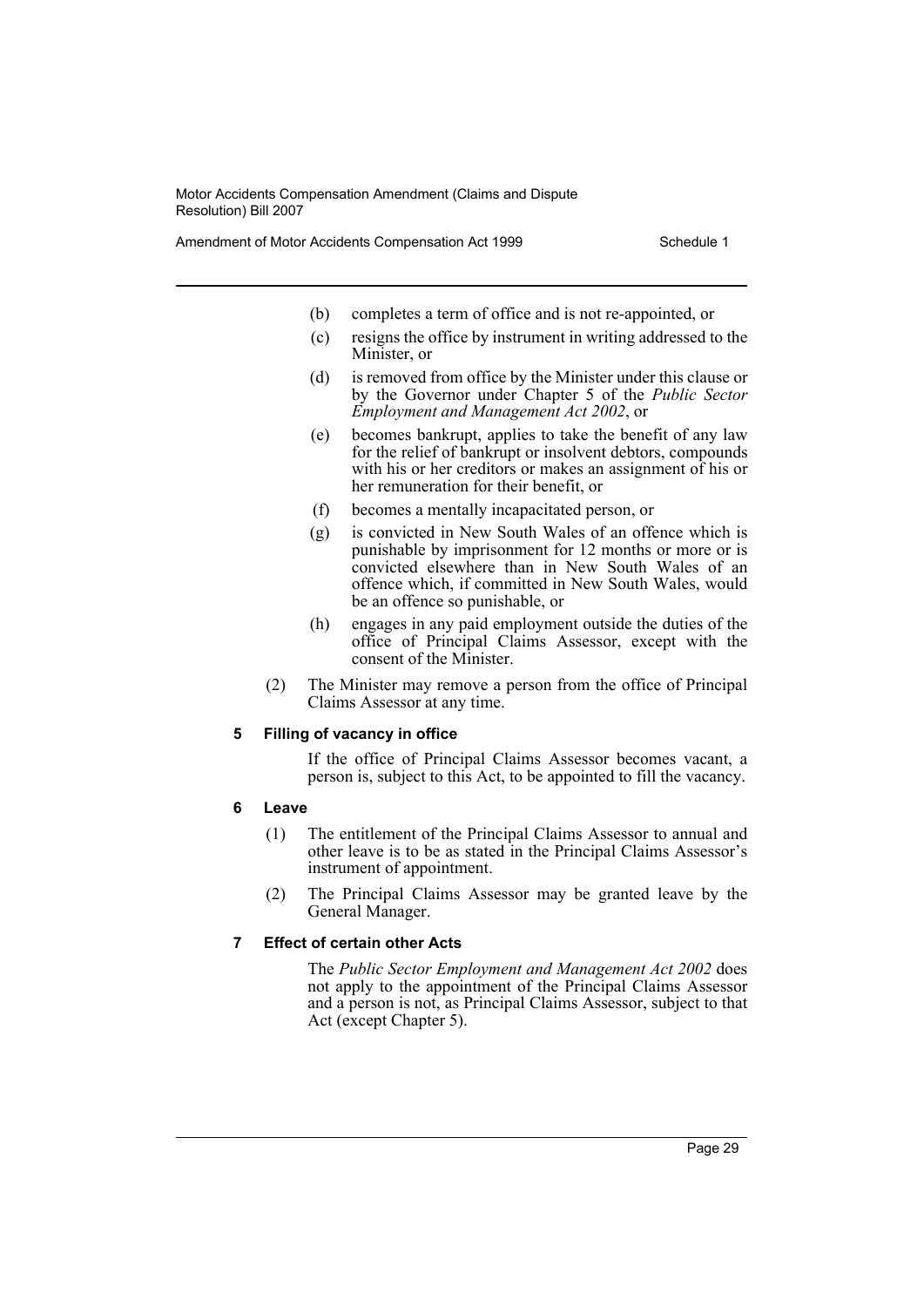Schedule 1 Amendment of Motor Accidents Compensation Act 1999

#### **[86] Schedule 5 Savings, transitional and other provisions**

Insert at the end of clause 2 (1):

*Motor Accidents Compensation Amendment (Claims and Dispute Resolution) Act 2007*

#### **[87] Schedule 5, Part 6**

Insert after Part 5:

# **Part 6 Provisions arising from the Motor Accidents Compensation Amendment (Claims and Dispute Resolution) Act 2007**

#### **24 Definition**

In this Part:

*2007 amending Act* means the *Motor Accidents Compensation Amendment (Claims and Dispute Resolution) Act 2007*.

#### **25 General operation of amendments**

Except as otherwise provided by this Part or by regulations under this Schedule, an amendment made by the 2007 amending Act does not apply in respect of a motor accident that occurs before the commencement of the amendment.

#### **26 Settlement conferences**

Division 1A (Document exchange and settlement conference before claims assessment) of Part 4.4 extends to a claim made after the commencement of the Division even if the motor accident concerned occurred before that commencement.

#### **27 Duty of insurers to make hospital, medical and other payments**

An amendment made by the 2007 amending Act to section 83 extends to a claim made after the commencement of the amendment even if the motor accident concerned occurred before that commencement.

# **28 Provision of relevant particulars of claim**

Sections 85A and 85B extend to a claim made after the commencement of those sections even if the motor accident concerned occurred before that commencement.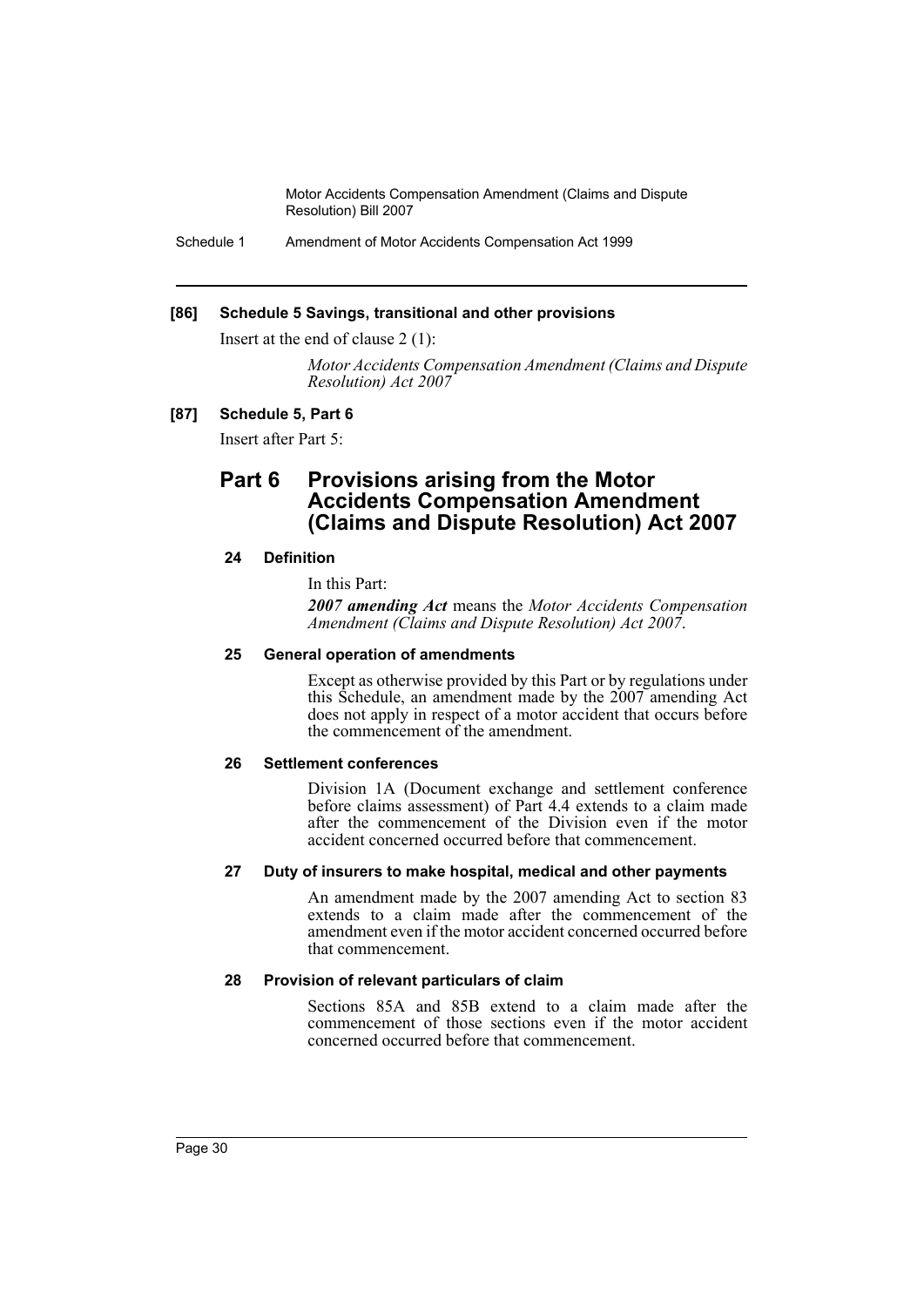Amendment of Motor Accidents Compensation Act 1999 Schedule 1

#### **29 Medical assessment**

An amendment made by the 2007 amending Act to Chapter 3 (Motor accident injuries) extends to a matter referred for assessment under Part 3.4 after the commencement of the amendment even if the motor accident concerned occurred before that commencement.

#### **30 Duty of insurer to make offer of settlement**

An amendment made by the 2007 amending Act to section 82 extends to a claim made after the commencement of the amendment even if the motor accident concerned occurred before that commencement.

#### **31 Claims and assessment procedures**

The following amendments and provisions extend to a claim made after the commencement of the amendment or provision even if the motor accident concerned occurred before that commencement:

- (a) an amendment made by the 2007 amending Act to Part 2.4 (Uninsured or unidentified motor vehicles), Part 4.2 (Claims and other preliminary matters) or Division 2 (Assessment of claims) of Part 4.4,
- (b) sections 85A (Duty of claimant to provide relevant particulars of claim) and 85B (Consequences of failure to provide relevant particulars of claim).

#### **32 General regulation of court awards**

An amendment made by the 2007 amending Act to section 123 extends to a claim made after the commencement of the amendment even if the motor accident concerned occurred before that commencement.

#### **33 Standard of care of inexperienced driver**

Section 141 (as inserted by the 2007 amending Act) extends to a claim made after the commencement of the section even if the motor accident concerned occurred before that commencement.